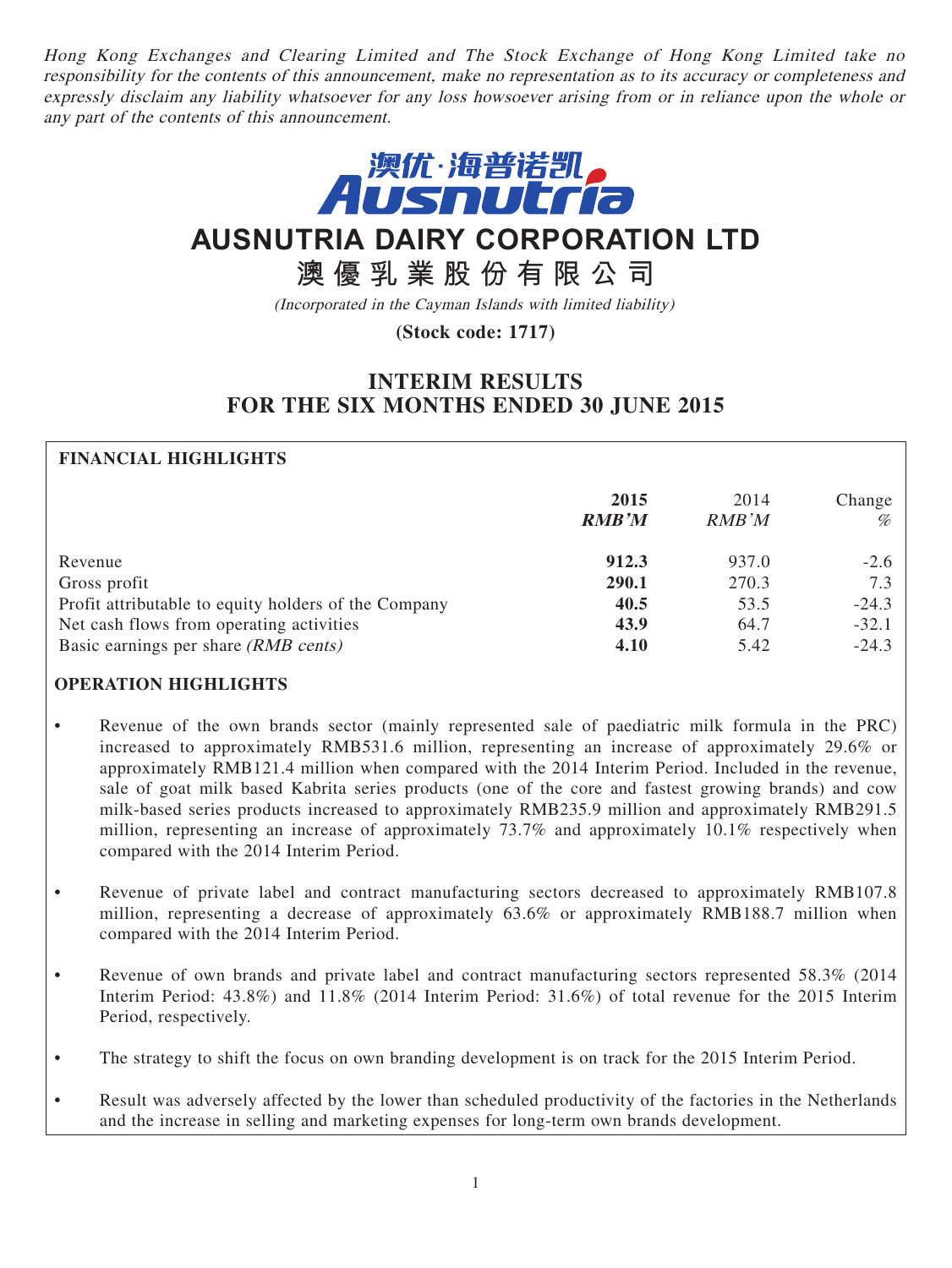The board (the "Board") of directors (the "Directors") of Ausnutria Dairy Corporation Ltd (the "Company") is pleased to announce the unaudited financial results of the Company and its subsidiaries (the "Group") for the six months ended 30 June 2015 (the "2015 Interim Period") together with the comparative figures for the corresponding period in 2014 (the "2014 Interim Period").

The interim financial results are unaudited but have been reviewed by the audit committee of the Company.

# **INTERIM CONDENSED CONSOLIDATED STATEMENT OF PROFIT OR LOSS AND OTHER COMPREHENSIVE INCOME**

For the six months ended 30 June 2015

|                                                                                    |                       | Six months ended 30 June |                |
|------------------------------------------------------------------------------------|-----------------------|--------------------------|----------------|
|                                                                                    |                       | 2015                     | 2014           |
|                                                                                    | <b>Notes</b>          | <b>RMB'000</b>           | <b>RMB'000</b> |
|                                                                                    |                       | (Unaudited)              | (Unaudited)    |
| <b>REVENUE</b>                                                                     | $\overline{4}$        | 912,302                  | 936,958        |
| Cost of sales                                                                      |                       | (622, 212)               | (666, 693)     |
| Gross profit                                                                       |                       | 290,090                  | 270,265        |
| Other income and gains                                                             | $\overline{4}$        | 19,654                   | 12,087         |
| Selling and distribution expenses                                                  |                       | (203, 045)               | (144,988)      |
| Administrative expenses                                                            |                       | (51, 829)                | (53,670)       |
| Other expenses                                                                     |                       | (1,612)                  | (6, 843)       |
| Finance costs                                                                      | 5                     | (7,255)                  | (5,947)        |
| Share of profits of associates                                                     |                       | 1,971                    |                |
| Profit before tax                                                                  | $\boldsymbol{\delta}$ | 47,974                   | 70,904         |
| Income tax expense                                                                 | $\overline{7}$        | (10, 985)                | (12, 849)      |
| PROFIT FOR THE PERIOD                                                              |                       | 36,989                   | 58,055         |
| Attributable to:                                                                   |                       |                          |                |
| Owners of the parent                                                               |                       | 40,506                   | 53,510         |
| Non-controlling interests                                                          |                       | (3,517)                  | 4,545          |
|                                                                                    |                       | 36,989                   | 58,055         |
| <b>EARNINGS PER SHARE ATTRIBUTABLE TO</b><br>ORDINARY EQUITY HOLDERS OF THE PARENT |                       |                          |                |
| - basic and diluted (RMB)                                                          | 9                     | <b>4.10 cents</b>        | 5.42 cents     |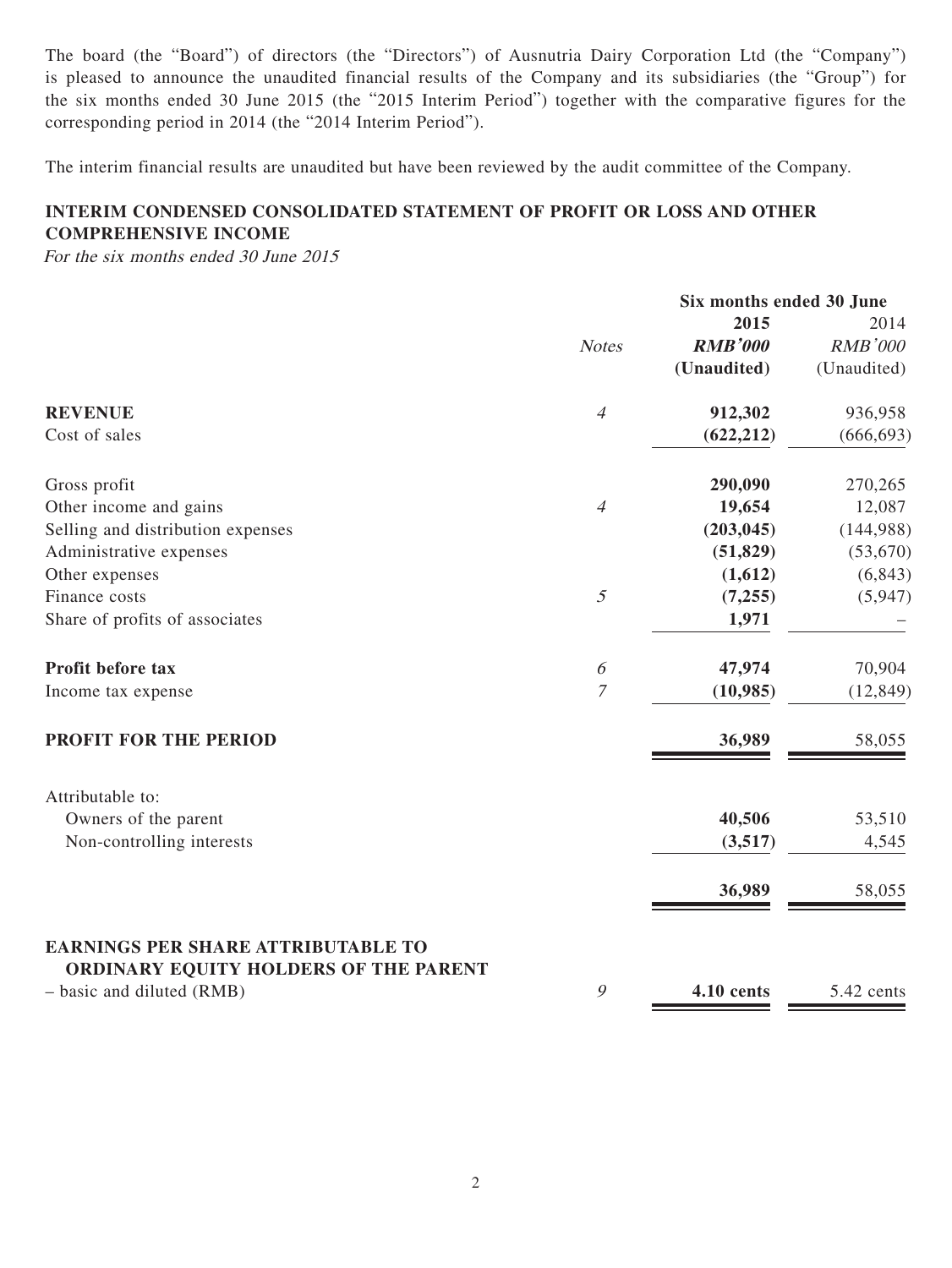|                                                             |              | Six months ended 30 June |                |
|-------------------------------------------------------------|--------------|--------------------------|----------------|
|                                                             |              | 2015                     | 2014           |
|                                                             | <b>Notes</b> | <b>RMB'000</b>           | <b>RMB'000</b> |
|                                                             |              | (Unaudited)              | (Unaudited)    |
| <b>PROFIT FOR THE PERIOD</b>                                |              | 36,989                   | 58,055         |
| <b>OTHER COMPREHENSIVE INCOME</b>                           |              |                          |                |
| Other comprehensive income/(loss) to be reclassified to     |              |                          |                |
| profit or loss in subsequent periods:                       |              |                          |                |
| Exchange differences on translation of foreign operations   |              | (22, 586)                | 254            |
| Net other comprehensive income/(loss) to be reclassified to |              |                          |                |
| profit or loss in subsequent periods                        |              | (22, 586)                | 254            |
| <b>OTHER COMPREHENSIVE INCOME/(LOSS)</b>                    |              |                          |                |
| FOR THE PERIOD, NET OF TAX                                  |              | (22, 586)                | 254            |
| TOTAL COMPREHENSIVE INCOME FOR THE PERIOD                   |              | 14,403                   | 58,309         |
| Attributable to:                                            |              |                          |                |
| Owners of the parent                                        |              | 12,333                   | 52,667         |
| Non-controlling interests                                   |              | 2,070                    | 5,642          |
|                                                             |              | 14,403                   | 58,309         |
|                                                             |              |                          |                |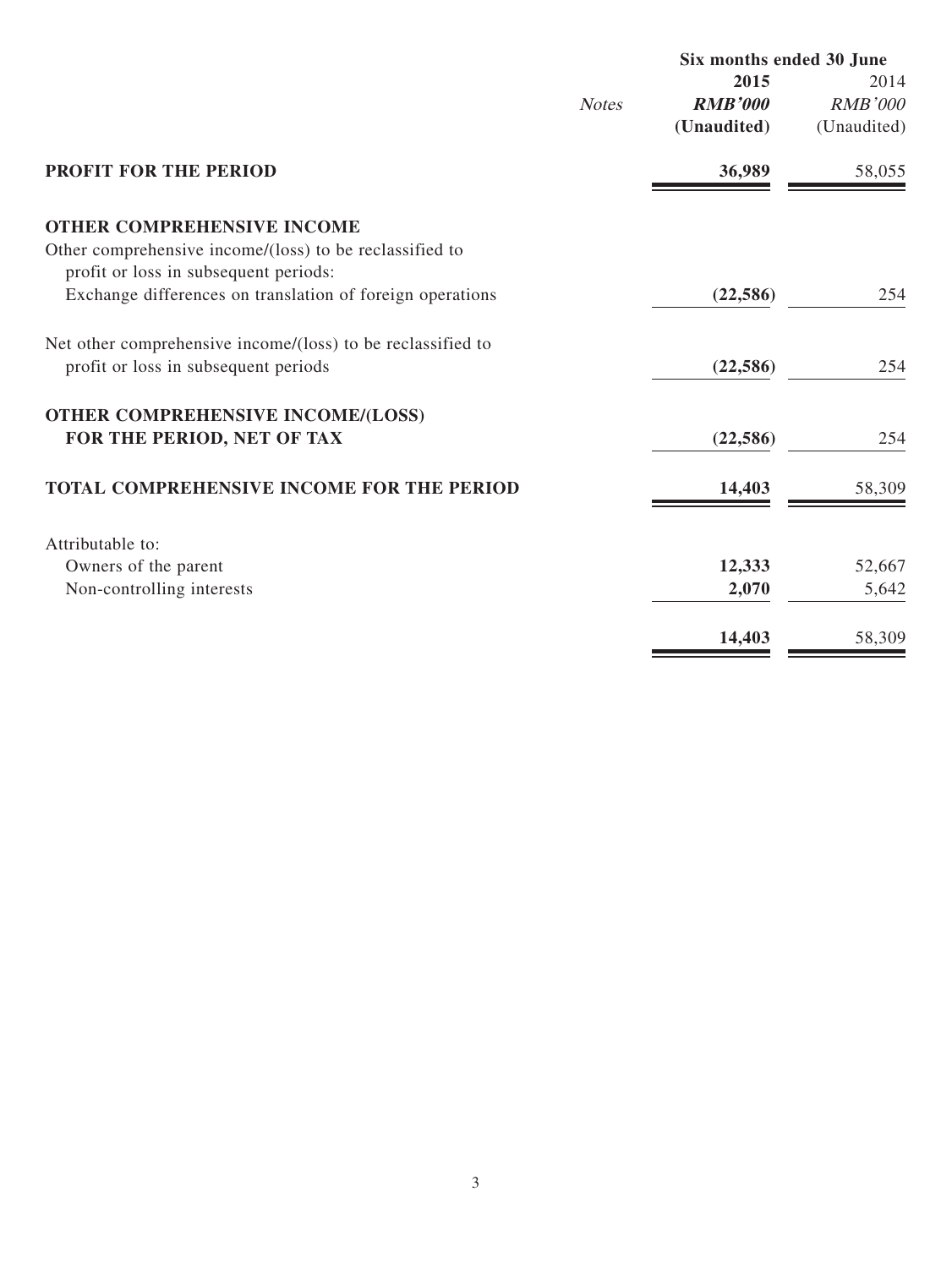# **INTERIM CONDENSED CONSOLIDATED STATEMENT OF FINANCIAL POSITION** 30 June 2015

|                                                  | <b>Notes</b> | 30 June<br>2015<br><b>RMB'000</b><br>(Unaudited) | 31 December<br>2014<br><b>RMB'000</b><br>(Audited) |
|--------------------------------------------------|--------------|--------------------------------------------------|----------------------------------------------------|
| <b>NON-CURRENT ASSETS</b>                        |              |                                                  |                                                    |
| Property, plant and equipment                    | 10           | 561,964                                          | 483,162                                            |
| Prepaid land lease payments                      |              | 2,000                                            | 2,028                                              |
| Goodwill                                         |              | 69,765                                           | 75,713                                             |
| Other intangible assets                          |              | 39,839                                           | 44,497                                             |
| Investments in associates                        |              | 29,858                                           | 30,101                                             |
| Deferred tax assets                              |              | 47,162                                           | 47,522                                             |
| Total non-current assets                         |              | 750,588                                          | 683,023                                            |
| <b>CURRENT ASSETS</b>                            |              |                                                  |                                                    |
| Inventories                                      | 11           | 588,373                                          | 515,559                                            |
| Trade and bills receivables                      | 12           | 149,182                                          | 163,562                                            |
| Prepayments, deposits and other receivables      |              | 143,425                                          | 104,335                                            |
| Tax recoverable                                  |              | 10,616                                           | 6,511                                              |
| Pledged deposits                                 | 13           | 669,728                                          | 216,900                                            |
| Time deposits                                    | 13           | 100,000                                          | 465,100                                            |
| Cash and cash equivalents                        | 13           | 376,586                                          | 278,277                                            |
| Total current assets                             |              | 2,037,910                                        | 1,750,244                                          |
| <b>CURRENT LIABILITIES</b>                       |              |                                                  |                                                    |
| Trade payables                                   | 14           | 202,820                                          | 184,215                                            |
| Other payables and accruals                      |              | 472,327                                          | 373,469                                            |
| Derivative financial instruments                 |              | 372                                              | 404                                                |
| Interest-bearing bank loans and other borrowings |              | 650,515                                          | 517,197                                            |
| Tax payable                                      |              | 31,653                                           | 46,411                                             |
| Total current liabilities                        |              | 1,357,687                                        | 1,121,696                                          |
| NET CURRENT ASSETS                               |              | 680,223                                          | 628,548                                            |
| TOTAL ASSETS LESS CURRENT LIABILITIES            |              | 1,430,811                                        | 1,311,571                                          |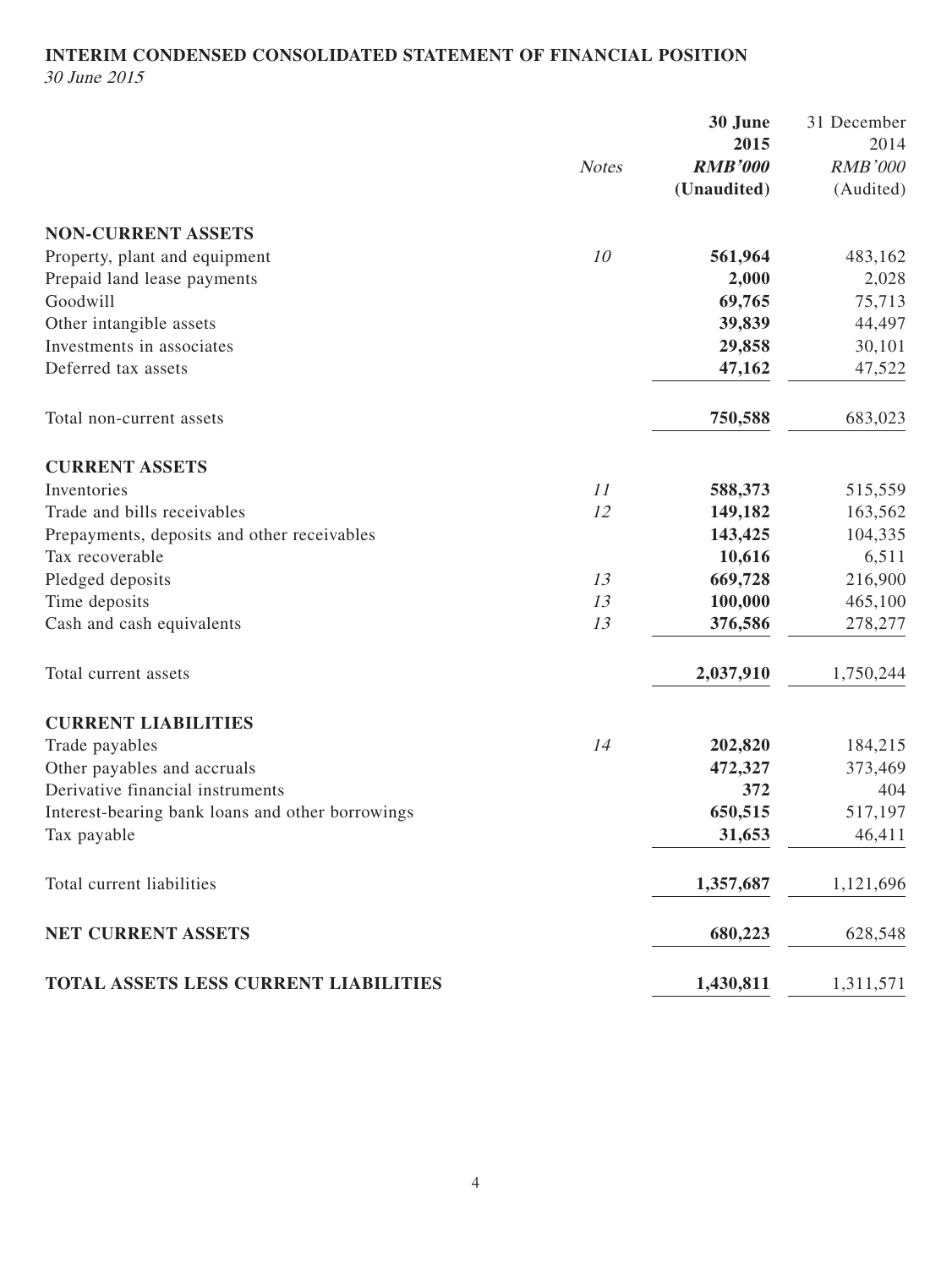|                                                  |              | 30 June        | 31 December    |
|--------------------------------------------------|--------------|----------------|----------------|
|                                                  |              | 2015           | 2014           |
|                                                  | <b>Notes</b> | <b>RMB'000</b> | <b>RMB'000</b> |
|                                                  |              | (Unaudited)    | (Audited)      |
| TOTAL ASSETS LESS CURRENT LIABILITIES            |              | 1,430,811      | 1,311,571      |
| <b>NON-CURRENT LIABILITIES</b>                   |              |                |                |
| Interest-bearing bank loans and other borrowings |              | 156,637        | 51,864         |
| Defined benefit plan                             |              | 14,475         | 15,709         |
| Deferred tax liabilities                         |              | 27,291         | 29,070         |
| Total non-current liabilities                    |              | 198,403        | 96,643         |
| Net assets                                       |              | 1,232,408      | 1,214,928      |
| <b>EQUITY</b>                                    |              |                |                |
| Equity attributable to owners of the parent      |              |                |                |
| Issued capital                                   | 15           | 86,866         | 86,866         |
| Reserves                                         |              | 1,033,227      | 1,020,894      |
|                                                  |              | 1,120,093      | 1,107,760      |
| Non-controlling interests                        |              | 112,315        | 107,168        |
| Total equity                                     |              | 1,232,408      | 1,214,928      |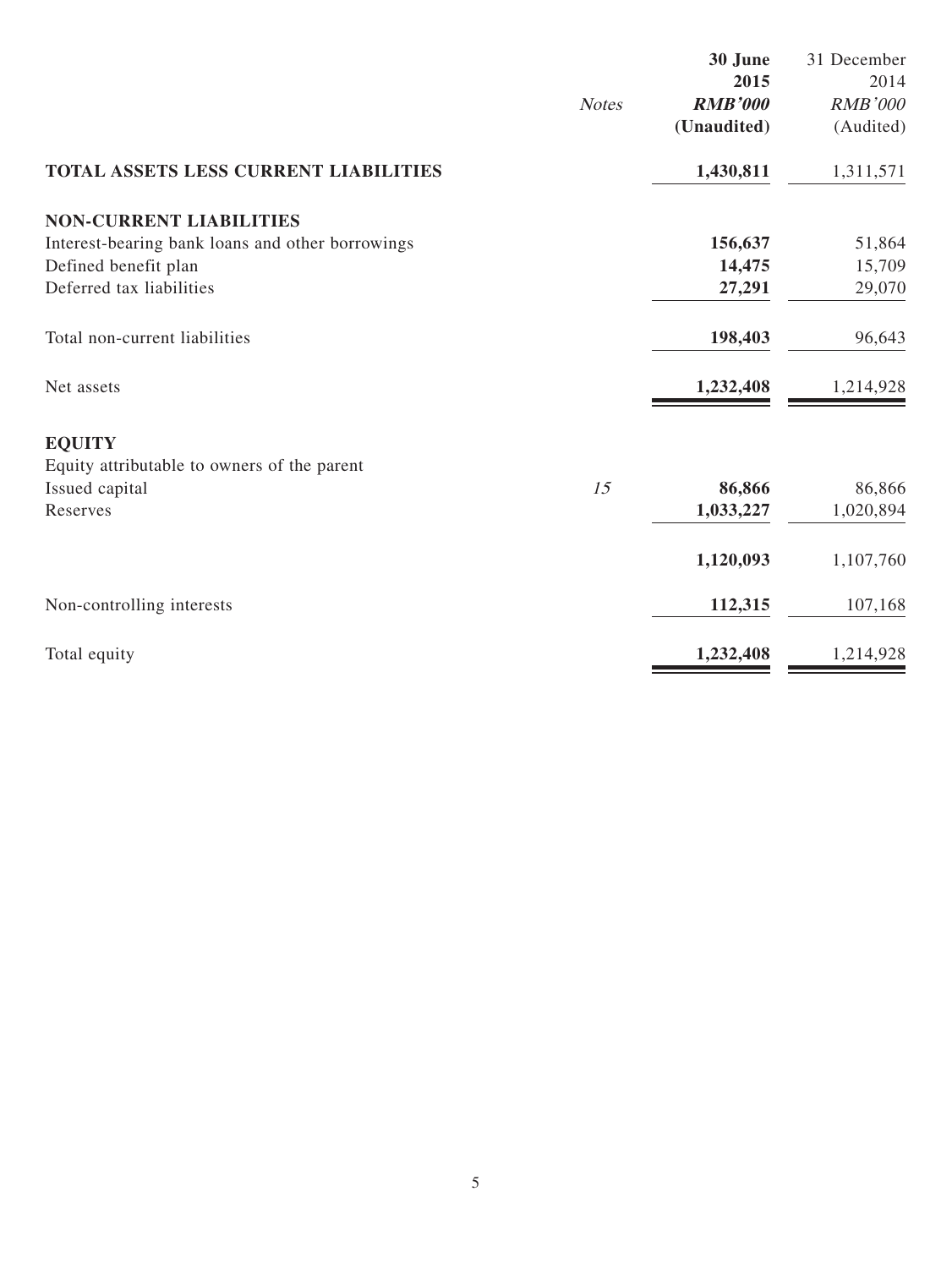# **NOTES TO THE INTERIM CONDENSED CONSOLIDATED FINANCIAL STATEMENTS**

30 June 2015

#### **1. CORPORATE INFORMATION**

The Company was incorporated as an exempted company with limited liability in the Cayman Islands on 8 June 2009. The registered office of the Company is located at Cricket Square, Hutchins Drive, P.O. Box 2681, Grand Cayman KY1-1111, Cayman Islands. The principal offices of the Group are located in (i) Mainland China, at Floor 8, XinDaXin Building A, No. 168, HuangXing Middle Road, Changsha City, Hunan Province; (ii) Hong Kong, at Unit 16, 36/F., China Merchants Tower, Shun Tak Centre, 168- 200 Connaught Road Central; and (iii) the Netherlands, at Burgemeester Falkenaweg 58-1 (8442LE), Heerenveen. The shares of the Company (the "Shares") were listed on the Main Board of The Stock Exchange of Hong Kong Limited (the "Stock Exchange") on 8 October 2009.

The Company acts as an investment holding company of the Group. The Group is principally engaged in the production, marketing and distribution of paediatric nutrition products in the People's Republic of China (the "PRC") and in the dairy industry based in the Netherlands with activities ranging from research and development, milk collection, processing, production, packaging, marketing and sales of dairy products to customers in the Netherlands and other overseas countries.

#### **2. BASIS OF PREPARATION AND CHANGES TO THE GROUP'S ACCOUNTING POLICIES**

#### **Basis of preparation**

The Interim Condensed Consolidated Financial Statements for the 2015 Interim Period have been prepared in accordance with the applicable disclosure requirements of Appendix 16 to the Rules Governing the Listing of Securities (the "Listing Rules") on the Stock Exchange and with International Accounting Standard ("IAS") 34 Interim Financial Reporting issued by the International Accounting Standards Board ("IASB").

The Interim Condensed Consolidated Financial Statements does not include all the information and disclosures required for annual financial statements, and should be read in conjunction with the Group's annual financial statements for the year ended 31 December 2014. The Interim Condensed Consolidated Financial Statements are presented in Renminbi ("RMB") and all values are rounded to nearest thousand (RMB'000), except when otherwise indicated.

#### **Changes in accounting policies and disclosures**

The accounting policies adopted in the preparation of the Interim Condensed Consolidated Financial Statements are consistent with those followed in the preparation of the Group's annual financial statements for the year ended 31 December 2014, except for the adoption of new standards and interpretations as of 1 January 2015, noted below.

In the current interim period, the Group has applied, for the first time, the following new or revised standards (the "new or revised IFRSs") issued by the IASB.

Annual Improvements 2010-2012 Cycle Amendments to a number of IFRSs Annual Improvements 2011-2013 Cycle Amendments to a number of IFRSs

Amendments to IAS 19 Defined Benefit Plans: Employee Contributions

The adoption of the new and revised standards resulted in changes to accounting policies, but did not have significant impact on the financial position or performance of the Group.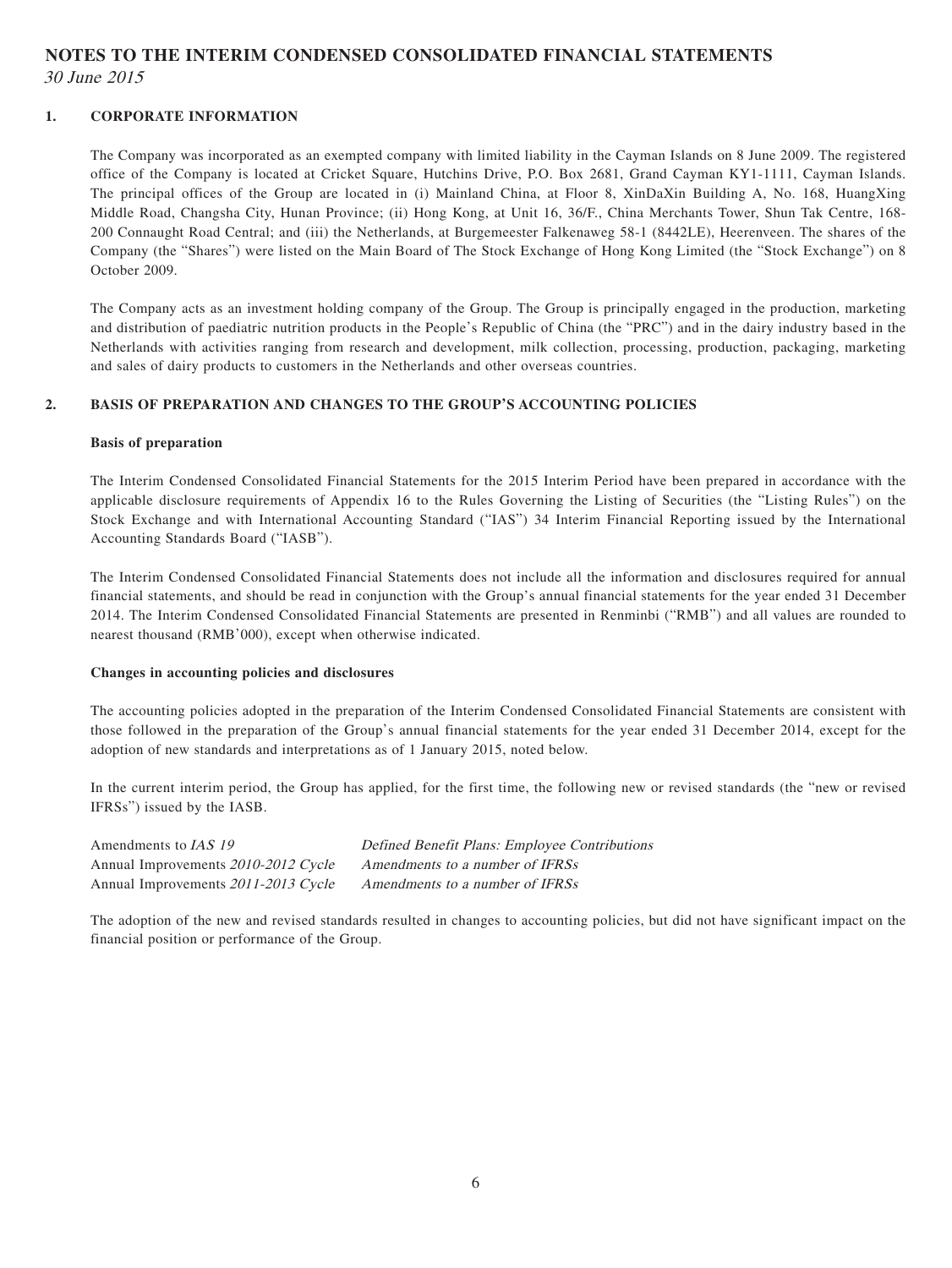#### **3. OPERATING SEGMENT INFORMATION**

For management purposes, the Group is organised into business units based on their products and services and has two reportable operating segments for the six months ended 30 June 2015 as follows:

- (a) the Ausnutria segment comprises the manufacturing and sale of own-branded paediatric cow milk formula products in Mainland China and Hong Kong; and
- (b) the Ausnutria Hyproca segment comprises the manufacture and sales of dairy products in the Netherlands on a subcontract basis for its customers as well as for the sales of its own-branded products in the PRC and other overseas countries.

Management monitors the results of the Group's operating segments separately for the purpose of making decisions about resources allocation and performance assessment. Segment performance is evaluated based on reportable segment profit which is a measure of adjusted profit before tax. The adjusted profit before tax is measured consistently with the Group's profit before tax except that interest income, finance costs, as well as unallocated head office and corporate results are excluded from such measurement.

Segment assets exclude cash and cash equivalents, pledged deposits, time deposits and other unallocated head office and corporate assets as these assets are managed on a group basis.

Segment liabilities exclude interest-bearing bank and other borrowings as these liabilities are managed on a group basis.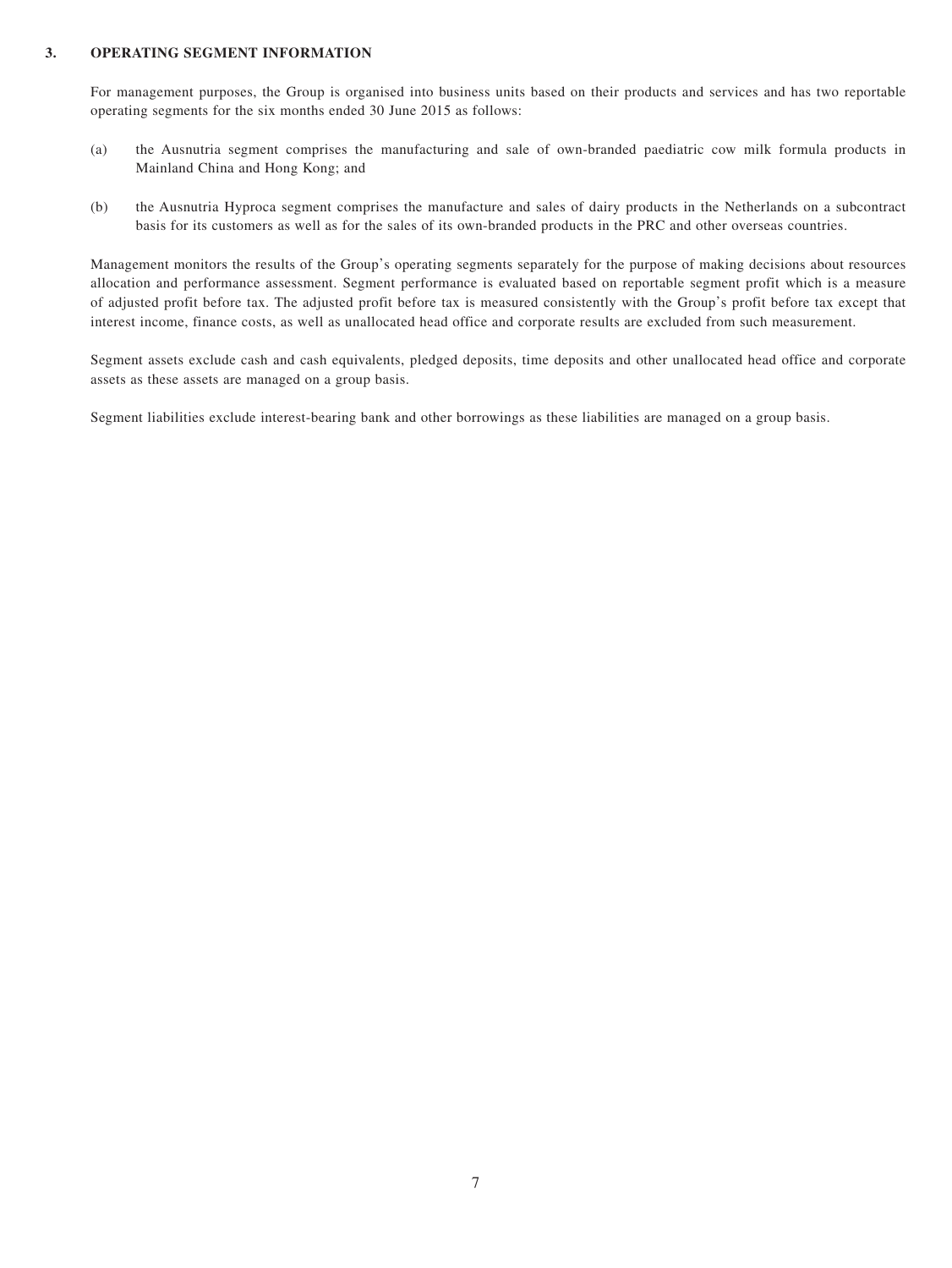|                                                               | Ausnutria<br><b>RMB'000</b> | Ausnutria<br>Hyproca<br><b>RMB'000</b> | <b>Total</b><br><b>RMB'000</b> |
|---------------------------------------------------------------|-----------------------------|----------------------------------------|--------------------------------|
| Six months ended 30 June 2015 (unaudited)                     |                             |                                        |                                |
| <b>SEGMENT REVENUE</b>                                        |                             |                                        |                                |
| Sales to external customers<br>Intersegment sales             | 291,523                     | 620,779<br>17,530                      | 912,302<br>17,530              |
|                                                               | 291,523                     | 638,309                                | 929,832                        |
| Reconciliation:<br>Elimination of intersegment sales          |                             |                                        | (17, 530)                      |
| Revenue from operations                                       |                             |                                        | 912,302                        |
| <b>SEGMENT RESULTS</b>                                        | 41,822                      | 4,825                                  | 46,647                         |
| Reconciliation:<br>Interest income                            |                             |                                        | 14,531                         |
| Finance costs                                                 |                             |                                        | (7,255)                        |
| Corporate and other unallocated expenses                      |                             |                                        | (5,949)                        |
| Profit before tax                                             |                             |                                        | 47,974                         |
| <b>OTHER SEGMENT INFORMATION</b>                              |                             |                                        |                                |
| Impairment losses recognised/(written back) in profit or loss | 1,500                       | (1,273)                                | 227                            |
| Share of profits of associates                                |                             | 1,971                                  | 1,971                          |
| Depreciation and amortisation<br>Capital expenditure*         | 4,969<br>1,957              | 17,979<br>135,419                      | 22,948<br>137,376              |
| As at 30 June 2015 (unaudited)                                |                             |                                        |                                |
| <b>SEGMENT ASSETS</b><br>Reconciliation:                      | 518,717                     | 1,404,804                              | 1,923,521                      |
| Elimination of intersegment receivables                       |                             |                                        | (307,798)                      |
| Corporate and other unallocated assets                        |                             |                                        | 1,172,775                      |
| Total assets                                                  |                             |                                        | 2,788,498                      |
| <b>SEGMENT LIABILITIES</b><br>Reconciliation:                 | 107,600                     | 949,136                                | 1,056,736                      |
| Elimination of intersegment payables                          |                             |                                        | (307,798)                      |
| Corporate and other unallocated liabilities                   |                             |                                        | 807,152                        |
| Total liabilities                                             |                             |                                        | 1,556,090                      |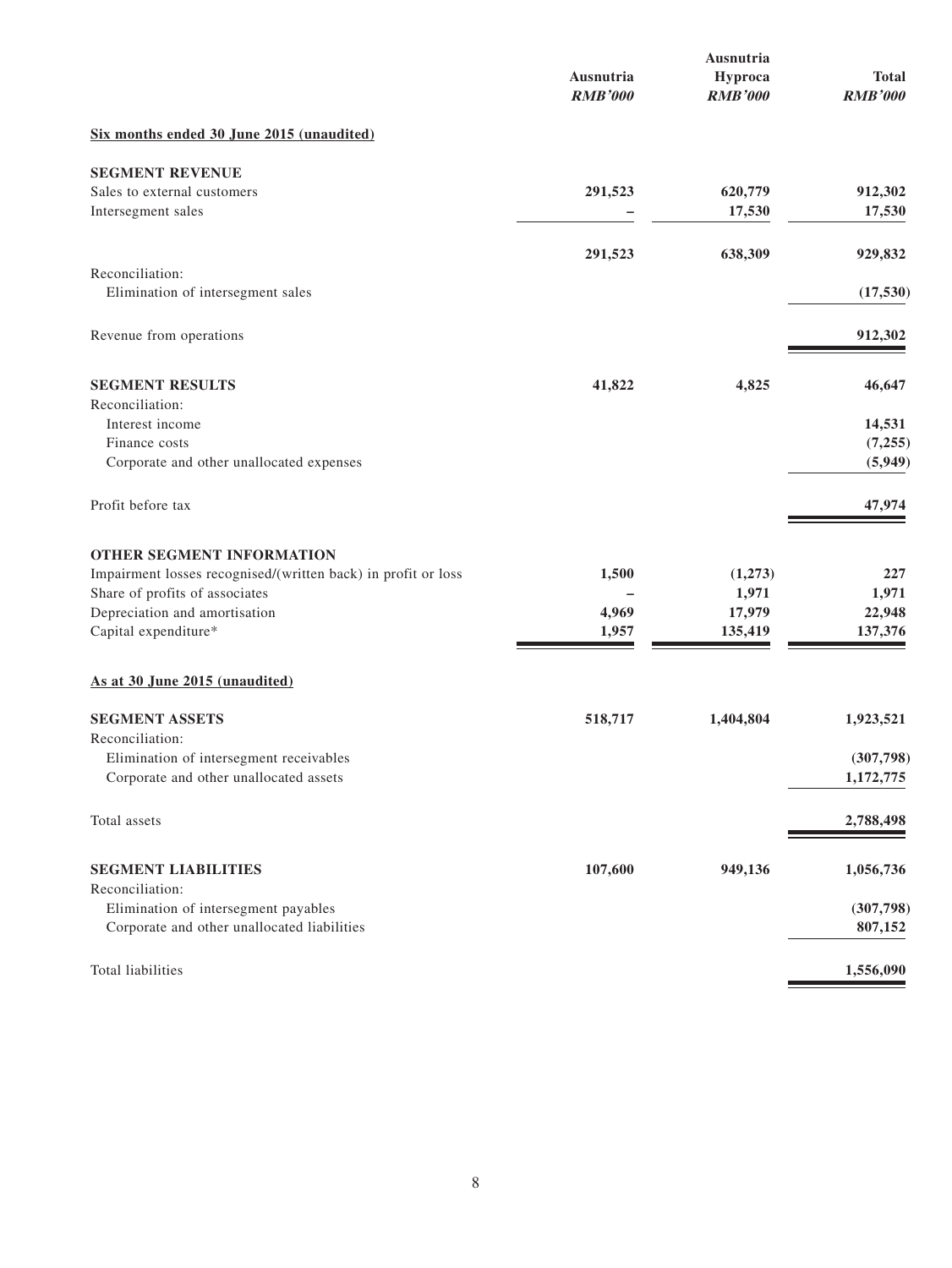|                                                            | Ausnutria<br><b>RMB'000</b> | Ausnutria<br>Hyproca<br>RMB'000 | Total<br><b>RMB'000</b> |
|------------------------------------------------------------|-----------------------------|---------------------------------|-------------------------|
| Six months ended 30 June 2014 (unaudited)                  |                             |                                 |                         |
| <b>SEGMENT REVENUE</b>                                     |                             |                                 |                         |
| Sales to external customers<br>Intersegment sales          | 264,786                     | 672,172<br>32,748               | 936,958<br>32,748       |
|                                                            | 264,786                     | 704,920                         | 969,706                 |
| Reconciliation:<br>Elimination of intersegment sales       |                             |                                 | (32, 748)               |
| Revenue from operations                                    |                             |                                 | 936,958                 |
| <b>SEGMENT RESULTS</b><br>Reconciliation:                  | 52,694                      | 14,604                          | 67,298                  |
| Interest income<br>Finance costs                           |                             |                                 | 10,768<br>(5,947)       |
| Corporate and other unallocated expenses                   |                             |                                 | (14,064)                |
| Profit before tax                                          |                             |                                 | 58,055                  |
| OTHER SEGMENT INFORMATION                                  |                             |                                 |                         |
| Depreciation and amortisation<br>Capital expenditure*      | 5,046<br>1,115              | 16,941<br>128,857               | 21,987<br>129,972       |
| As at 31 December 2014 (audited)                           |                             |                                 |                         |
| <b>SEGMENT ASSETS</b>                                      | 478,049                     | 1,157,726                       | 1,635,775               |
| Reconciliation:<br>Elimination of intersegment receivables |                             |                                 | (189, 827)              |
| Corporate and other unallocated assets                     |                             |                                 | 987,319                 |
| Total assets                                               |                             |                                 | 2,433,267               |
| <b>SEGMENT LIABILITIES</b><br>Reconciliation:              | 232,883                     | 606,222                         | 839,105                 |
| Elimination of intersegment payables                       |                             |                                 | (189, 827)              |
| Corporate and other unallocated liabilities                |                             |                                 | 569,061                 |
| Total liabilities                                          |                             |                                 | 1,218,339               |

\* Capital expenditure consists of additions to property, plant and equipment and intangible assets.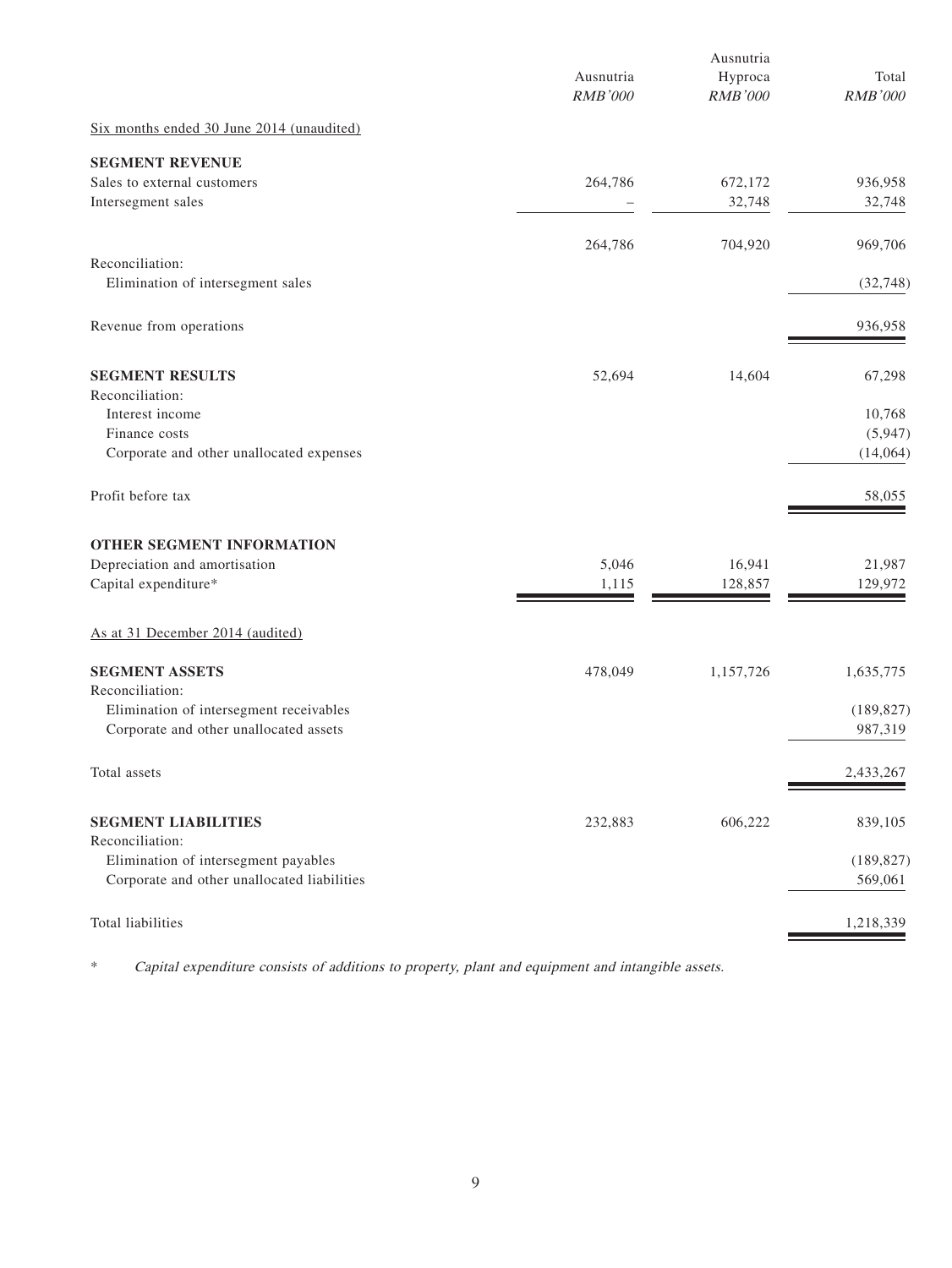#### **Geographical information**

#### **(a) Revenue from external customers**

|                           | Six months ended 30 June |                |
|---------------------------|--------------------------|----------------|
|                           | 2015                     | 2014           |
|                           | <b>RMB'000</b>           | <b>RMB'000</b> |
|                           | (Unaudited)              | (Unaudited)    |
| The PRC                   | 547,732                  | 517,266        |
| European Union            | 265,328                  | 231,087        |
| Middle East               | 27,820                   | 73,942         |
| <b>United States</b>      | 16,069                   | 49,479         |
| Australia and New Zealand | 6,043                    | 13,023         |
| Others                    | 49,310                   | 52,161         |
|                           | 912,302                  | 936,958        |

The revenue information above is based on the locations of customers.

#### **(b) Non-current assets**

|                 | 30 June        | 31 December    |
|-----------------|----------------|----------------|
|                 | 2015           | 2014           |
|                 | <b>RMB'000</b> | <b>RMB'000</b> |
|                 | (Unaudited)    | (Audited)      |
| The PRC         | 77,406         | 78,295         |
| The Netherlands | 626,020        | 557,206        |
|                 | 703,426        | 635,501        |

The non-current asset information above is based on the locations of the assets and excludes deferred tax assets.

#### **Information about major customers**

During the six months ended 30 June 2015, there was no revenue from a single external customer which accounted for 10% or more of the Group's total revenue (six months ended 30 June 2014: Nil).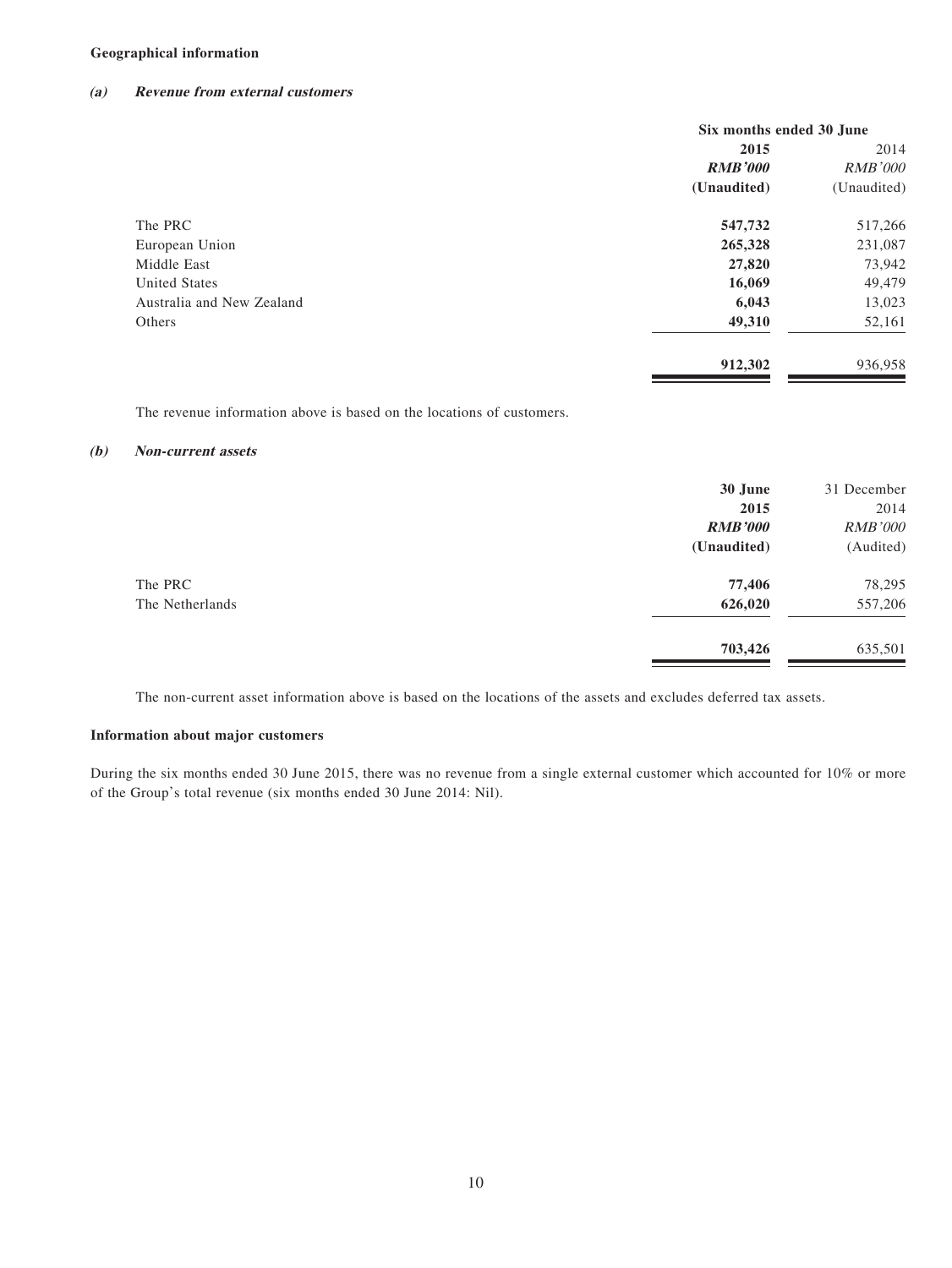### **4. REVENUE, OTHER INCOME AND GAINS**

Revenue represents the net invoiced value of goods sold, after deduction of allowances for returns and trade discounts.

An analysis of the Group's revenue, other income and gains is as follows:

|                               |             | Six months ended 30 June |                |  |
|-------------------------------|-------------|--------------------------|----------------|--|
|                               |             | 2015                     | 2014           |  |
|                               | <b>Note</b> | <b>RMB'000</b>           | <b>RMB'000</b> |  |
|                               |             | (Unaudited)              | (Unaudited)    |  |
| <b>REVENUE</b>                |             |                          |                |  |
| Sale of goods                 |             | 912,302                  | 936,958        |  |
| <b>OTHER INCOME AND GAINS</b> |             |                          |                |  |
| Interest income               |             | 14,531                   | 10,768         |  |
| Government grants             | (i)         | 2,513                    | 465            |  |
| Others                        |             | 2,610                    | 854            |  |
| Total                         |             | 19,654                   | 12,087         |  |

(i) There were no unfulfilled conditions or contingencies attaching to these grants.

## **5. FINANCE COSTS**

An analysis of finance costs is as follows:

|                                                                                          | Six months ended 30 June |                |
|------------------------------------------------------------------------------------------|--------------------------|----------------|
|                                                                                          | 2015                     | 2014           |
|                                                                                          | <b>RMB'000</b>           | <i>RMB'000</i> |
|                                                                                          | (Unaudited)              | (Unaudited)    |
| Interest on bank loans and other borrowings                                              | 9,263                    | 7,227          |
| Interest on finance leases                                                               | 423                      | 47             |
| Total interest expense on financial liabilities not at fair value through profit or loss | 9,686                    | 7,274          |
| Less: Interest capitalised                                                               | (2, 431)                 | (1, 327)       |
| Total                                                                                    | 7,255                    | 5,947          |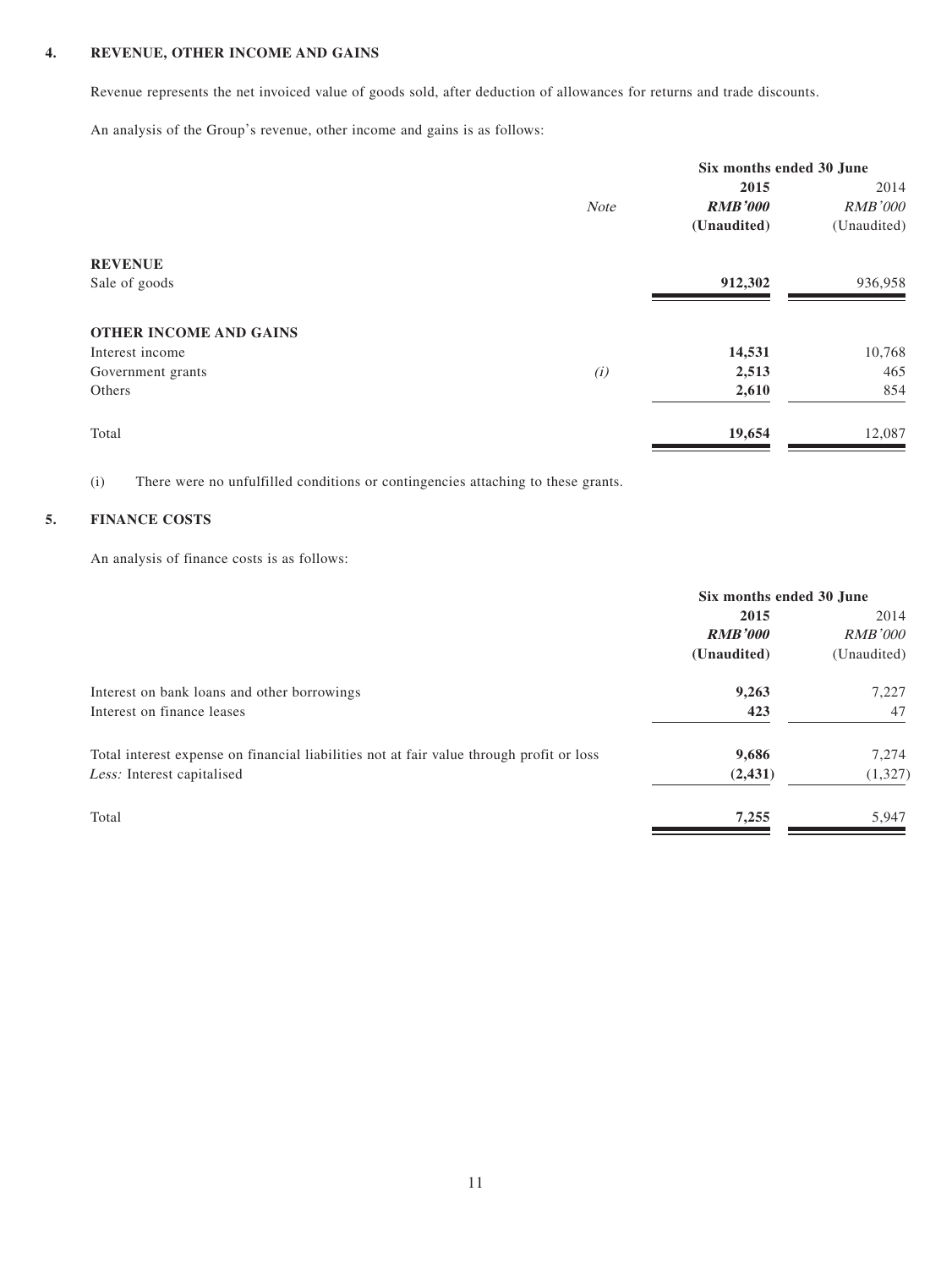#### **6. PROFIT BEFORE TAX**

The Group's profit before tax is arrived at after charging:

|                                                                      | Six months ended 30 June |  |
|----------------------------------------------------------------------|--------------------------|--|
| 2015                                                                 | 2014                     |  |
| <b>RMB'000</b>                                                       | <b>RMB'000</b>           |  |
| (Unaudited)                                                          | (Unaudited)              |  |
| Cost of inventories sold<br>621,985                                  | 666,693                  |  |
| Write-down of inventories to net realisable value<br>227             |                          |  |
| Cost of sales<br>622,212                                             | 666,693                  |  |
| 19,488<br>Depreciation                                               | 18,904                   |  |
| 28<br>Amortisation of prepaid land lease payments                    | 28                       |  |
| 3,432<br>Amortisation of other intangible assets                     | 3,055                    |  |
| 1,659<br>Minimum lease payments under operating leases for buildings | 1,416                    |  |
| 2,000<br>Auditors' remuneration                                      | 1,500                    |  |
| Employee benefit expenses (including directors' remuneration):       |                          |  |
| 134,634<br>Wages, salaries and staff welfare                         | 112,098                  |  |
| Pension scheme contributions*<br>10,938                              | 10,592                   |  |
| 145,572                                                              | 122,690                  |  |

\* At 30 June 2015, the Group had no forfeited contributions available to reduce its contributions to the pension scheme in future years (31 December 2014: Nil).

#### **7. INCOME TAX**

Hong Kong profits tax has not been provided as the Group did not generate any assessable profits arising in Hong Kong during the six months ended 30 June 2015 (six months ended 30 June 2014: Nil).

Taxes on profits assessable elsewhere have been calculated at the rates of tax prevailing in the jurisdictions in which the Group operates. Under the PRC income tax laws, enterprises are subject to corporate income tax ("CIT") at a rate of 25%. Under the Netherlands income tax laws, enterprises are subject to the Netherlands corporate income tax rate of 20% for the first EUR200,000 taxable profits and 25% for the taxable profits exceeding EUR200,000. Under the USA tax laws, enterprises are subject to the USA CIT rate of 34%. Under the Canada tax laws, enterprises are subject to the Canada CIT rate of 38%.

Ausnutria Dairy (China) Co., Ltd ("Ausnutria China"), an indirect wholly-owned subsidiary of the Company, was designated as a High-tech Enterprise and was granted a preferential CIT rate of 15% for the three years ending 31 December 2015.

|                               | Six months ended 30 June |                |
|-------------------------------|--------------------------|----------------|
|                               | 2015                     | 2014           |
|                               | <b>RMB'000</b>           | <i>RMB'000</i> |
|                               | (Unaudited)              | (Unaudited)    |
| Current charge for the period |                          |                |
| The Netherlands               | (3,925)                  | 1,288          |
| Mainland China                | 16,024                   | 15,491         |
| Deferred income tax           | (1,114)                  | (3,930)        |
| Total                         | 10,985                   | 12,849         |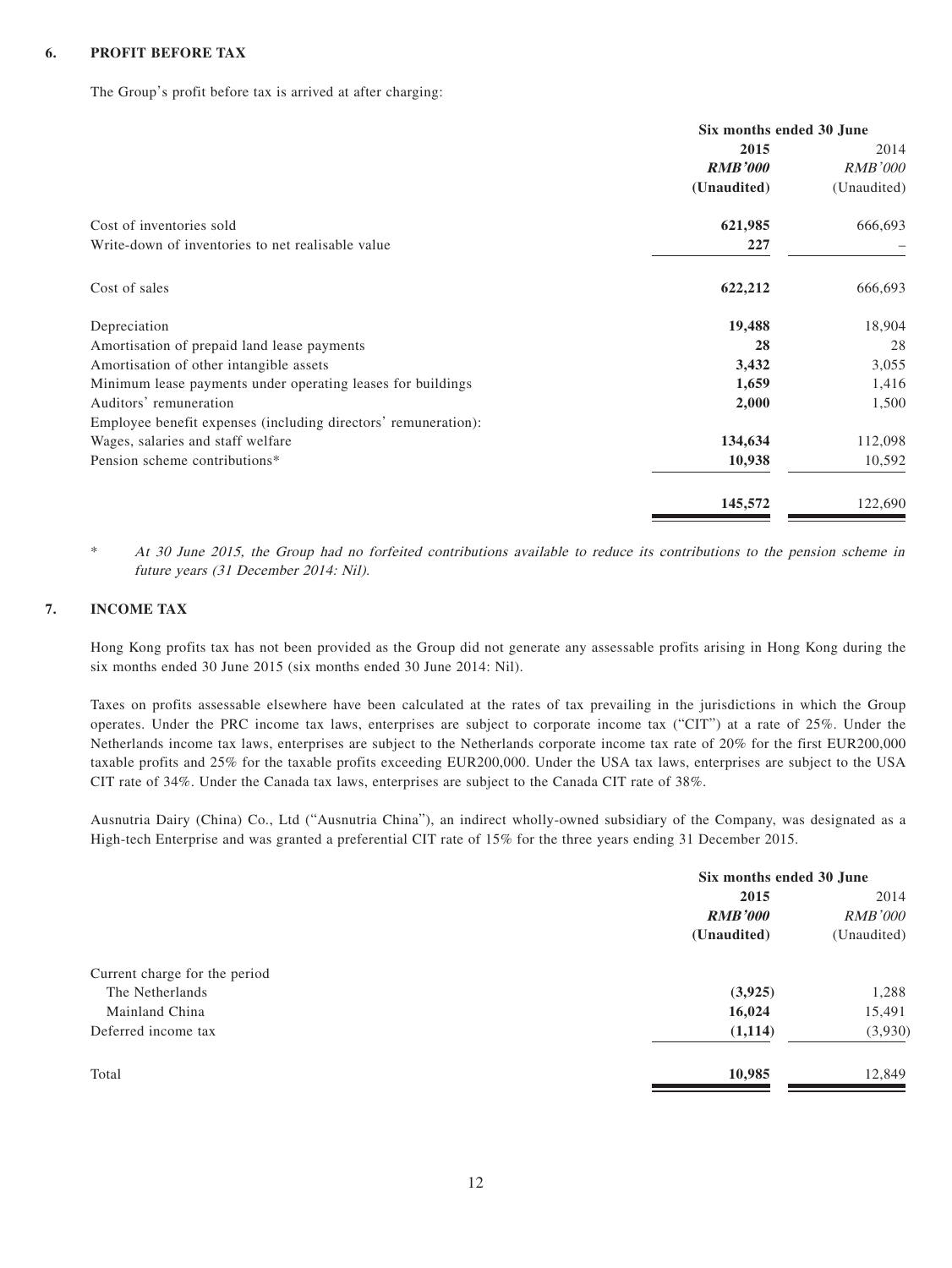#### **8. INTERIM DIVIDEND**

The Board did not recommend the payment of any interim dividend for the six months ended 30 June 2015 (six months ended 30 June 2014: Nil).

#### **9. EARNINGS PER SHARE ATTRIBUTABLE TO ORDINARY EQUITY HOLDERS OF THE PARENT**

The calculation of the basic earnings per share amount is based on the profit for the period attributable to ordinary equity holders of the parent and the weighted average number of ordinary shares of 986,843,000 (six months ended 30 June 2014: 986,843,000) in issue during the period.

#### **Earnings**

|                                                                    | Six months ended 30 June |                |
|--------------------------------------------------------------------|--------------------------|----------------|
|                                                                    | 2015                     | 2014           |
|                                                                    | <b>RMB'000</b>           | <i>RMB'000</i> |
|                                                                    | (Unaudited)              | (Unaudited)    |
| Profit attributable to ordinary equity holders of the parent,      |                          |                |
| used in the basic earnings per share calculation                   | 40,506                   | 53,510         |
| <b>Shares</b>                                                      |                          |                |
|                                                                    | Six months ended 30 June |                |
|                                                                    | 2015                     | 2014           |
|                                                                    | (Unaudited)              | (Unaudited)    |
| Weighted average number of ordinary shares in issue                |                          |                |
| during the period used in the basic earnings per share calculation | 986,843,000              | 986,843,000    |

No adjustment has been made to the basic earnings per share amounts presented for the six months ended 30 June 2015 and 2014 in respect of a dilution as the Company had no potentially dilutive ordinary shares in issue during those periods.

#### **10. PROPERTY, PLANT AND EQUIPMENT**

During the six months ended 30 June 2015, the Group acquired land and buildings, machinery, office equipment, motor vehicle and construction in progress with an aggregate cost of approximately RMB135,682,000 (six months end 30 June 2014: RMB127,373,000), of which approximately RMB116,309,000 (six months end 30 June 2014: RMB47,025,000) was related to the construction of the new factory in Heerenveen, the Netherlands (the "New Factory").

At 30 June 2015, certain of the Group's land and buildings, and plant and equipment that were attributed to Ausnutria Hyproca B.V. and its subsidiaries (the "Ausnutria Hyproca Group") and located in the Netherlands with net carrying amounts of EUR15,013,000, equivalent to approximately RMB103,138,000 (31 December 2014: EUR14,766,000, equivalent to approximately RMB110,089,000) and EUR38,270,000, equivalent to approximately RMB262,911,000 (31 December 2014: EUR28,391,000, equivalent to approximately RMB211,672,000), respectively, were pledged to secure general banking facilities granted to the Ausnutria Hyproca Group.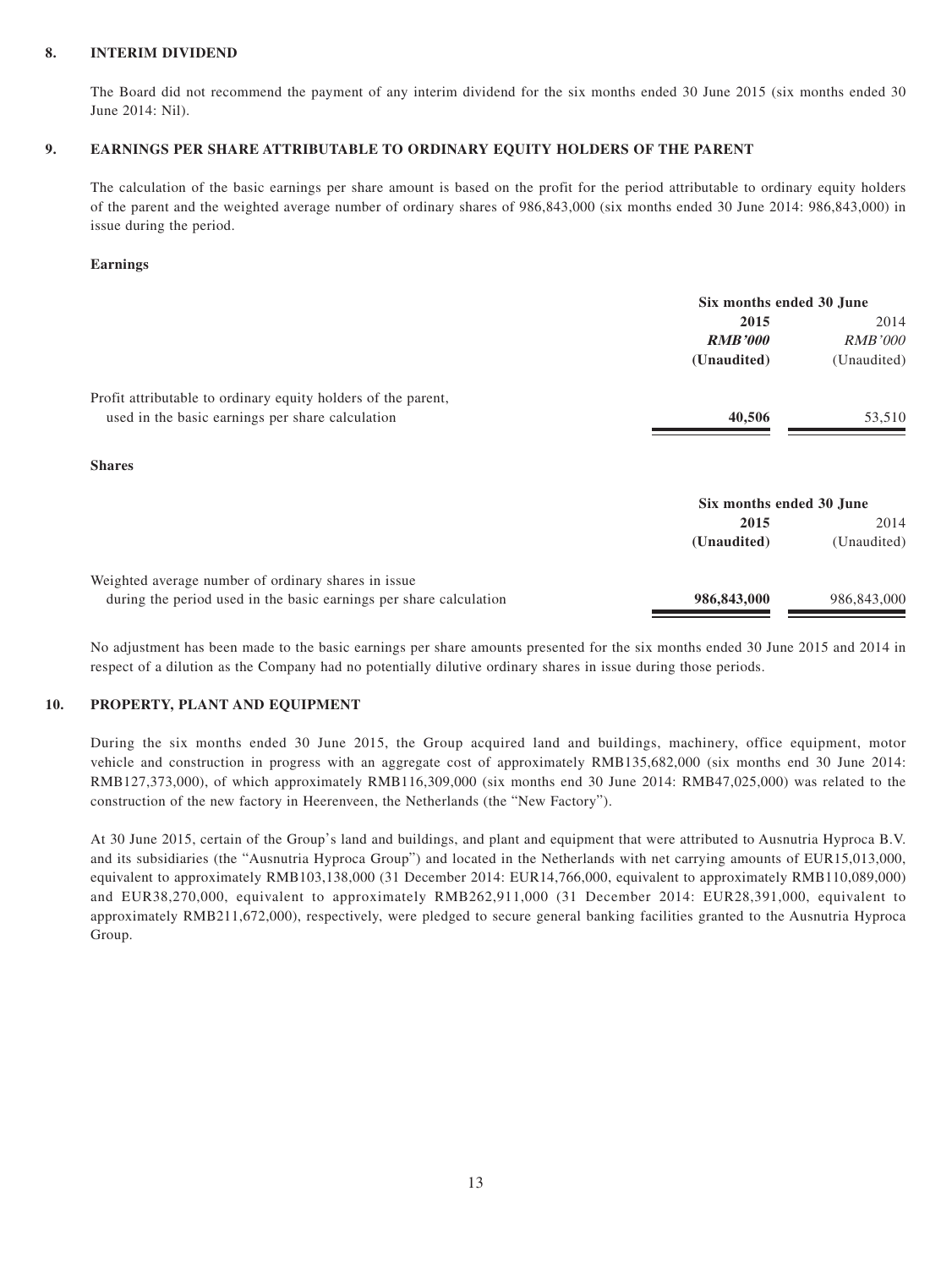#### **11. INVENTORIES**

|                | 30 June        | 31 December    |
|----------------|----------------|----------------|
|                | 2015           | 2014           |
|                | <b>RMB'000</b> | <b>RMB'000</b> |
|                | (Unaudited)    | (Audited)      |
| Raw materials  | 131,935        | 184,909        |
| Finished goods | 452,292        | 326,969        |
| Others         | 4,146          | 3,681          |
| Total          | 588,373        | 515,559        |

At 30 June 2015, certain of the Group's inventories that were attributed to the Ausnutria Hyproca Group with a net carrying amount of EUR65,663,000, equivalent to approximately RMB451,098,000 (31 December 2014: EUR40,879,000, equivalent to approximately RMB304,777,000) were pledged to secure general banking facilities granted to the Ausnutria Hyproca Group.

#### **12. TRADE AND BILLS RECEIVABLE**

|                   | 30 June<br>2015 | 31 December<br>2014 |
|-------------------|-----------------|---------------------|
|                   | <b>RMB'000</b>  | <b>RMB'000</b>      |
|                   | (Unaudited)     | (Audited)           |
| Trade receivables | 108,179         | 124,115             |
| Bills receivable  | 41,003          | 39,447              |
| Total             | 149,182         | 163,562             |

The Group normally allows a credit period from one month to 12 months (31 December 2014: one month to 12 months) to certain customers. The Group seeks to maintain strict control over its outstanding receivables. Overdue balances are reviewed regularly by senior management. In view of the aforementioned and the fact that the Group's trade receivables relate to a large number of diversified customers, there is no significant concentration of credit risk. Trade receivables are non-interest-bearing.

Included in the Group's trade receivables, amounts due from associates of EUR1,082,000, equivalent to approximately RMB7,433,000 (31 December 2014: EUR602,000, equivalent to approximately RMB4,491,000) are repayable on a similar credit terms to those offered to the major customers of the Group.

An aged analysis of the trade receivables of the Group as at the end of the reporting period, based on the invoice date and net of provisions, is as follows:

|                    | 30 June        | 31 December    |
|--------------------|----------------|----------------|
|                    | 2015           | 2014           |
|                    | <b>RMB'000</b> | <b>RMB'000</b> |
|                    | (Unaudited)    | (Audited)      |
| Within 3 months    | 102,555        | 106,602        |
| 3 to 6 months      | 3,071          | 11,396         |
| 6 months to 1 year | 2,240          | 3,146          |
| Over 1 year        | 313            | 2,971          |
| Total              | 108,179        | 124,115        |

There was no provision for impairment as of 30 June 2015 (31 December 2014: Nil). The carrying amounts of the trade and bills receivables approximate to their fair values.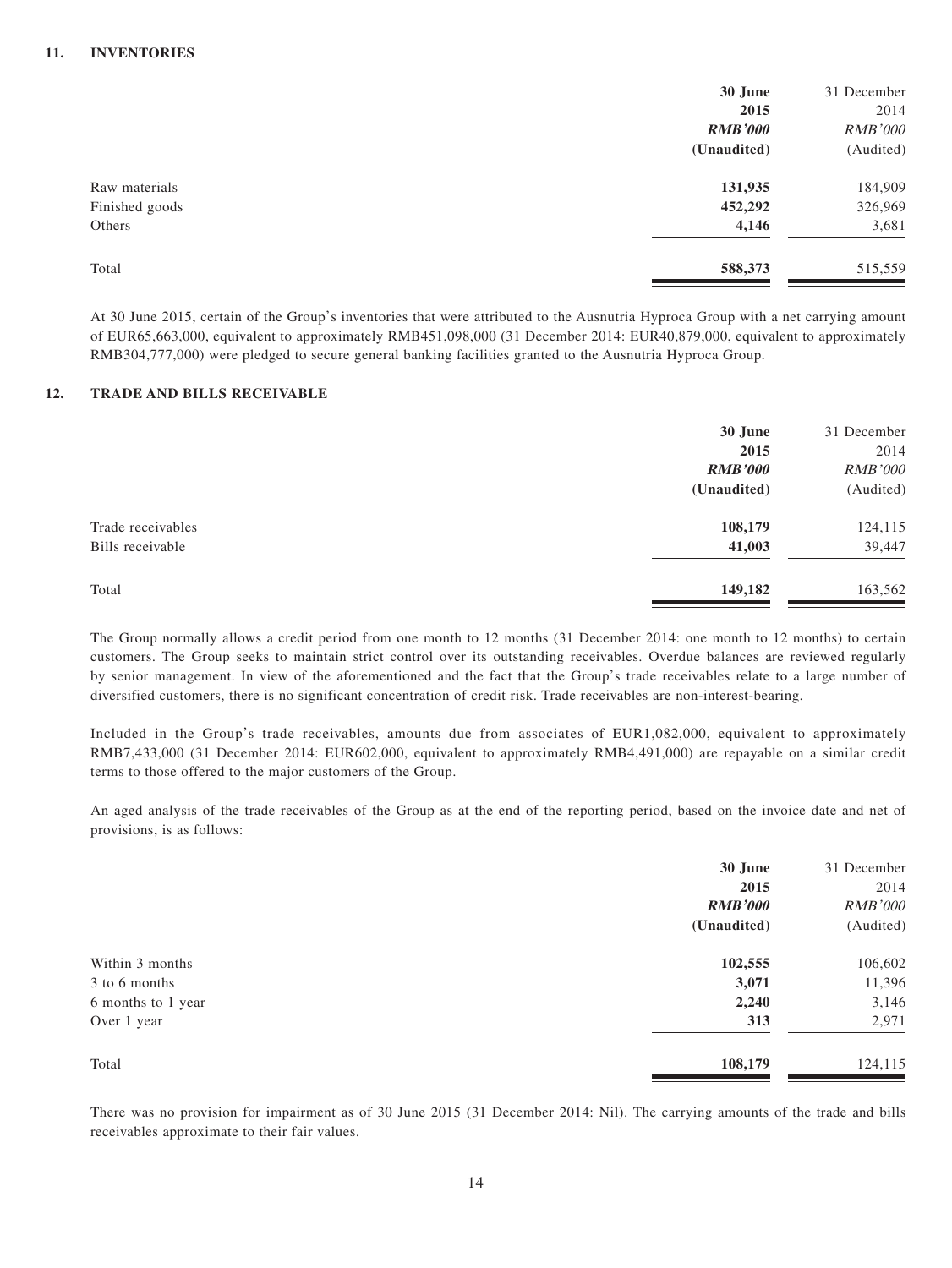At 30 June 2015, certain of the Group's trade receivables (including the intercompany trade receivables from Ausnutria China) that were attributed to the Ausnutria Hyproca Group with a net carrying amount of EUR19,033,000, equivalent to approximately RMB130,755,000 (31 December 2014: EUR14,786,000, equivalent to approximately RMB110,239,000) were pledged to secure general banking facilities granted to the Ausnutria Hyproca Group.

#### **13. CASH AND CASH EQUIVALENTS**

|                                                                          | 30 June        | 31 December    |
|--------------------------------------------------------------------------|----------------|----------------|
|                                                                          | 2015           | 2014           |
|                                                                          | <b>RMB'000</b> | <i>RMB'000</i> |
|                                                                          | (Unaudited)    | (Audited)      |
| Cash and bank balances                                                   | 286,586        | 278,277        |
| Time deposits                                                            | 859,728        | 682,000        |
|                                                                          | 1,146,314      | 960,277        |
| Less: Pledged deposits                                                   | (669, 728)     | (216,900)      |
| Non-pledged time deposits with maturity of between 3 months to 12 months | (100,000)      | (465, 100)     |
| Cash and cash equivalents                                                | 376,586        | 278,277        |
|                                                                          |                |                |

At the end of the reporting period, the Group's cash and bank balances denominated in RMB amounted to RMB209,415,000 (31 December 2014: RMB260,679,000). In addition, all the Group's time deposits were denominated in RMB. The RMB is not freely convertible in the international market. However, under Mainland China's Foreign Exchange Control Regulations and Administration of Settlement, Sale and Payment of Foreign Exchange Regulations, the Group is permitted to convert RMB into other currencies through banks to conduct foreign exchange business.

Cash at banks earns interest at floating rates based on published daily bank deposit rates. The bank balances are deposited with creditworthy banks with no recent history of default.

#### **14. TRADE PAYABLES**

An aged analysis of the trade payables of the Group as at the end of the reporting period, based on the invoice date, is as follows:

|                  | 30 June        | 31 December    |
|------------------|----------------|----------------|
|                  | 2015           | 2014           |
|                  | <b>RMB'000</b> | <b>RMB'000</b> |
|                  | (Unaudited)    | (Audited)      |
| Within 12 months | 202,664        | 184,107        |
| Over 12 months   | 156            | 108            |
| Total            | 202,820        | 184,215        |

Included in the Group's trade payables, amounts due to associates of EUR3,178,000, equivalent to approximately RMB21,833,000 (31 December 2014: EUR4,215,000, equivalent to approximately RMB31,425,000) are repayable within 45 days.

Trade payables are interest-free and are normally settled within 12 months (31 December 2014: 12 months).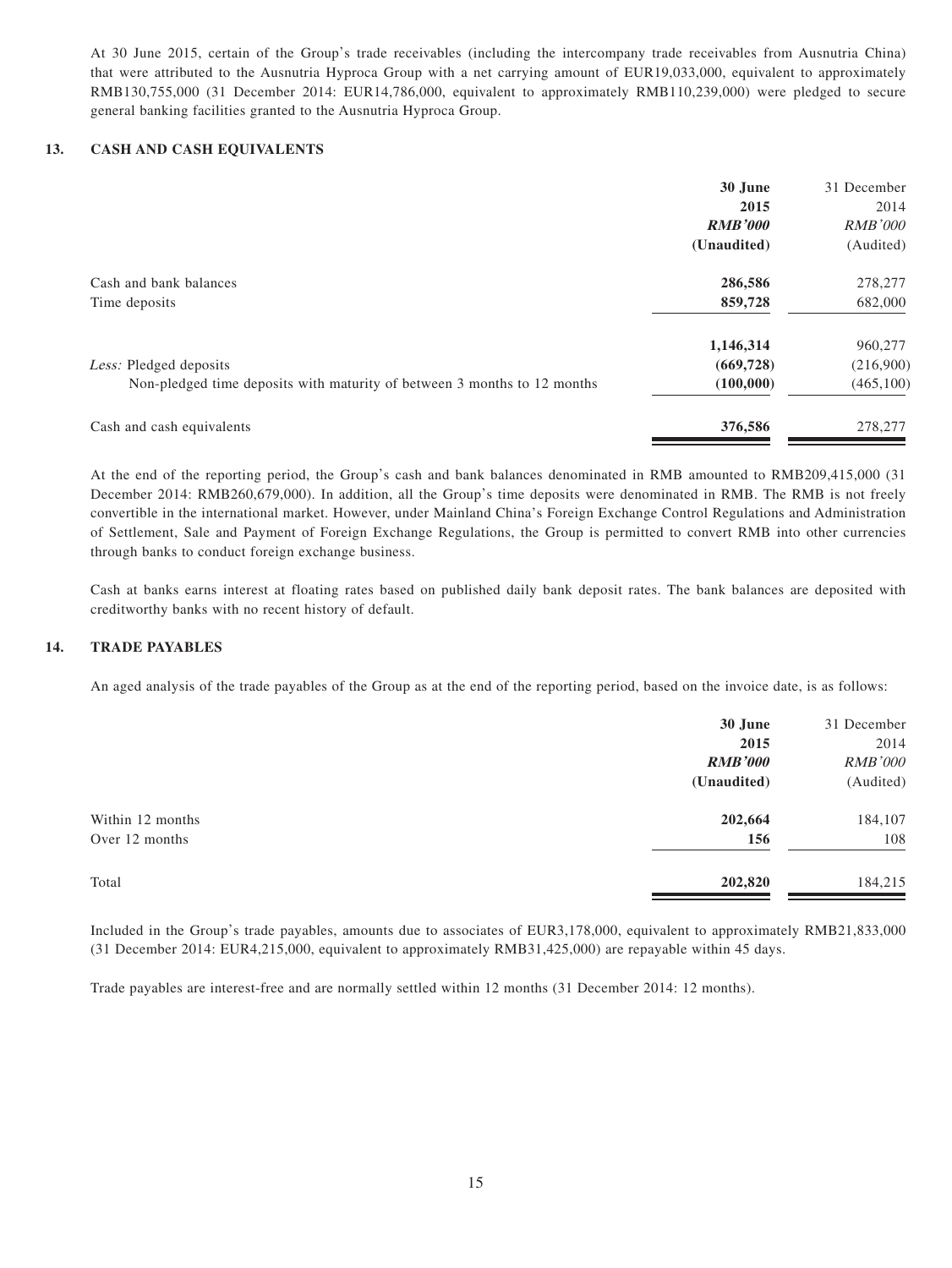|                                                                                                           |                                                |                              | 30 June<br>2015<br><b>HK\$'000</b><br>(Unaudited) | 31 December<br>2014<br><b>HK\$'000</b><br>(Audited) |
|-----------------------------------------------------------------------------------------------------------|------------------------------------------------|------------------------------|---------------------------------------------------|-----------------------------------------------------|
| Authorised:<br>1,500,000,000 (31 December 2014: 1,500,000,000)<br>ordinary shares of HK\$0.10 each        |                                                |                              | 150,000                                           | 150,000                                             |
|                                                                                                           | 30 June 2015<br>(Unaudited)<br><b>HK\$'000</b> | <b>RMB'000</b><br>equivalent | 31 December 2014<br>(Audited)<br><b>HK\$'000</b>  | <i>RMB'000</i><br>equivalent                        |
| Issued and fully paid:<br>986,843,000 (31 December 2014: 986,843,000)<br>ordinary shares of HK\$0.10 each | 98,684                                         | 86,866                       | 98,684                                            | 86,866                                              |

During the period, there was no movement in share capital (six months ended 30 June 2014: Nil).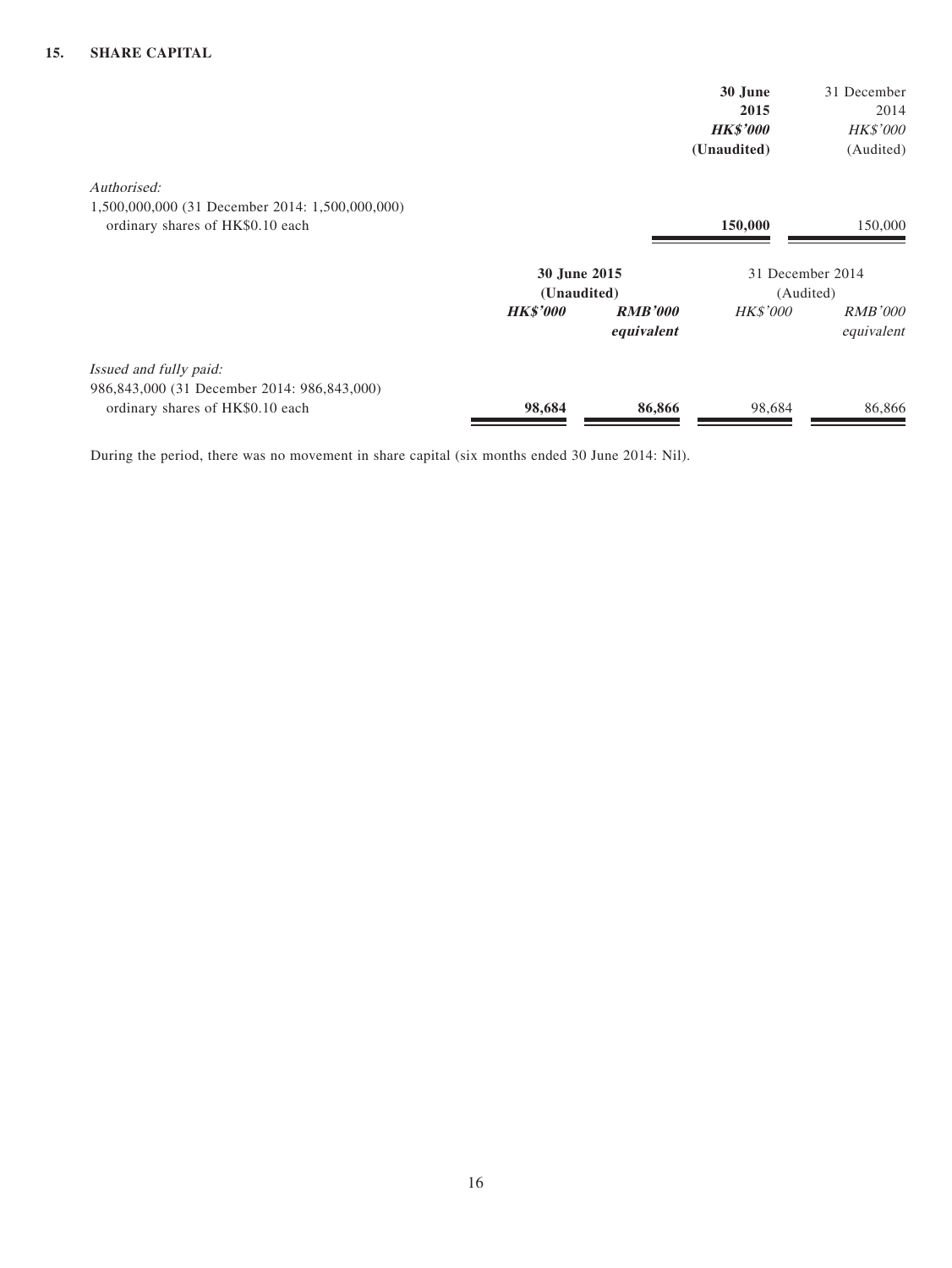## **MANAGEMENT DISCUSSION AND ANALYSIS**

# **Completion of Mandatory General Cash Offer and Change of Substantial Shareholders**

On 28 May 2015, Center Laboratories, Inc. ("Center Lab") together with eight other institutions (the "Joint Offerors") entered into the sale and purchase agreement (the "Agreement") with a former substantial shareholder of the Company (the "Shareholder") to acquire collectively 197,368,600 Shares in aggregate, representing 20.0% of the entire issued share capital of the Company for a total consideration of approximately HK\$594.1 million (equivalent to HK\$3.01 per Share). As the Joint Offerors and parties acting in concert with any of them were interested in more than 30% of the existing issued share capital of the Company upon entering into the Agreement, the Joint Offerors were required to make a mandatory cash offer (the "Offer") of all the Shares (other than those already owned or agreed to be acquired by the Joint Offerors or parties acting in concert with them) in accordance with Rule 26.1 of the Code on Takeovers and Mergers. Details regarding the Offer are set out in the composite document jointly issued by the Joint Offerors and the Company dated 2 July 2015 (the "Composite Document").

The mandatory Offer was closed on 6 August 2015. Total Shares accepted in response to the Offer made by the Joint Offerors amounted to 122,677,075 Shares, representing approximately 12.4% of the issued share capital of the Company. As at the closing date of the Offer, total acceptance Shares together with the Shares already held by the Joint Offerors and parties acting in concert with any of them, amounted to 597,486,125 Shares, representing approximately 60.5% of the issued share capital of the Company. Details regarding the result of the Offer are set out in the joint announcement issued by the Joint Offerors and the Company dated 6 August 2015.

Center Lab was founded in 1959 and is a company incorporated under the laws of Taiwan with limited liability. The shares of Center Lab have been listed on the GreTai Securities Market in Taiwan (stock code: 4123) since 2003. Center Lab is an industrial biotechnological company which specialises in manufacturing liquid oral drugs formulations for infants, children, the elderly and special care patients. Mr. Lin Jung-Chin ("Mr. Lin"), who was appointed as an executive Director on 12 December 2014 and is responsible for the strategic development of the Group, is the chairman and the largest shareholder of Center Lab through his holdings of approximately 15.0% equity interests (direct and indirect) in Center Lab. The remaining approximately 85.0% of issued shares of Center Lab are held as to approximately 4.1% by the directors of Center Lab, approximately 12.5% by a substantial shareholder of Center Lab and approximately 68.4% by public shareholders. As at the date of this announcement, Center Lab was interested in approximately 30.8% equity interest in the Company and is the single largest Shareholder.

As set out in the Composite Document, the Joint Offerors intend that the Group will continue its existing principal activities. The Joint Offerors do not intend to introduce any major changes to the existing operation and business of the Company immediately after the Offer. Furthermore, the Joint Offerors have no intention to dispose of assets and/or business of the Group other than in the ordinary and usual course of its business, nor any plan to terminate the employment of any employees or other personnel of the Group.

The Board believes that the Group's future development could benefit from the support of Center Lab as Center Lab will leverage on its management expertise with a view to creating long-term value for the Shareholders.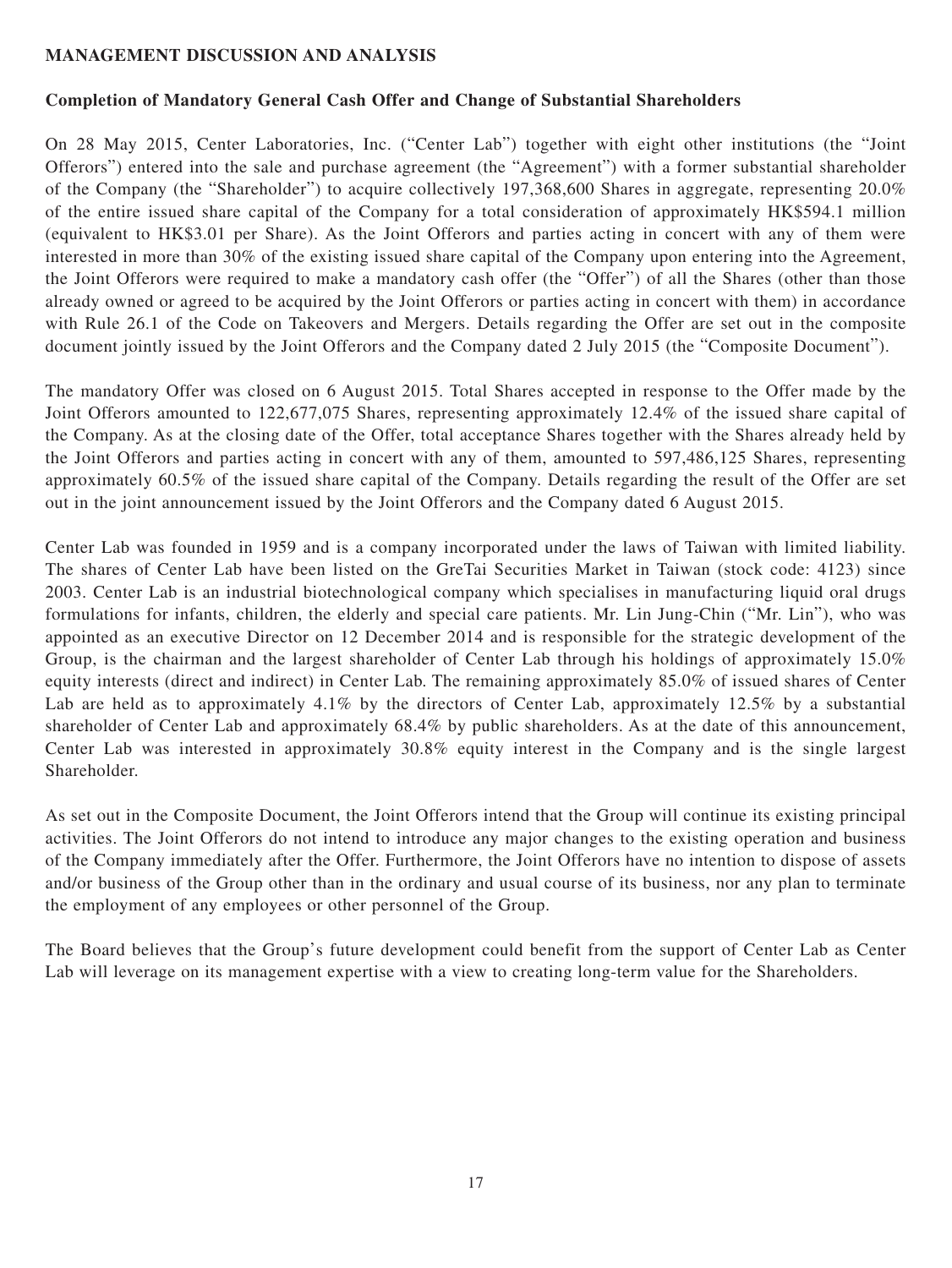#### **INDUSTRY OVERVIEW**

Due to the increasing public health awareness and the demand for higher food quality and safety standards worldwide, new regulations and policies have been proposed and launched from time to time in order to maintain the dairy industry's healthy growth and improve quality and safety standards in paediatric milk formula. In recent years, the government of the PRC has continued to launch series of new policies (the "New Policies") including (i) raising standards on granting/renewing production licenses for paediatric milk powder manufacturers in the PRC; (ii) requiring paediatric milk powder manufacturers to establish comprehensive tracking systems from production to distribution in the PRC; and (iii) requiring foreign enterprises to obtain registration of their dairy products, now regulated by a more stringent set of new rules and regulations, before their products can be imported into the PRC. Under the New Policies, all the brands owned by the Group have been granted relevant import approvals whilst all of the overseas factories of the Group have also been successfully registered as approved overseas dairy products producers.

The Company believes that the dairy industry in the PRC, which is the Group's principal market, will continue to be challenging in the year ahead. However, given the infrastructure that the Company has established in the past, including but not limited to, the solid wholly-owned overseas production base established in the Netherlands and the extensive distribution network in the PRC and overseas, the Group will benefit from the industry reforms in the long-run.

## **BUSINESS REVIEW**

## **Acquisition of the residual 49.0% equity interest in Ausnutria Hyproca B.V.**

On 12 January 2015, the Group entered into a share purchase agreement (as supplemented by the supplemental share purchase agreement and the letter of exchange dated 28 May 2015 and 31 July 2015, respectively) with Dutch Dairy Investments B.V. ("DDI"), a 30%-controlled company (as defined in the Listing Rules) held by Mr. Bartle van der Meer, an executive Director, for the acquisition of the residual 49.0% equity interest in Ausnutria Hyproca B.V. ("Ausnutria Hyproca") for a consideration of approximately HK\$470.3 million (the "Ausnutria Hyproca Acquisition"). The consideration is to be settled as to HK\$100,193,398 in cash and as to the remaining by the issuance of 147,459,300 Shares (the "Consideration Shares"), representing approximately 13.0% of the issued Shares as enlarged by the Consideration Shares. The existing 51.0% equity interest in Ausnutria Hyproca was acquired by the Group in 2011 at a consideration of approximately EUR19.7 million (equivalent to approximately RMB219.5 million). Details of the Ausnutria Hyproca Acquisition are set out in the circular of the Company dated 30 June 2015. The Ausnutria Hyproca Acquisition was approved by the Shareholders at the extraordinary general meeting of the Company held on 20 July 2015.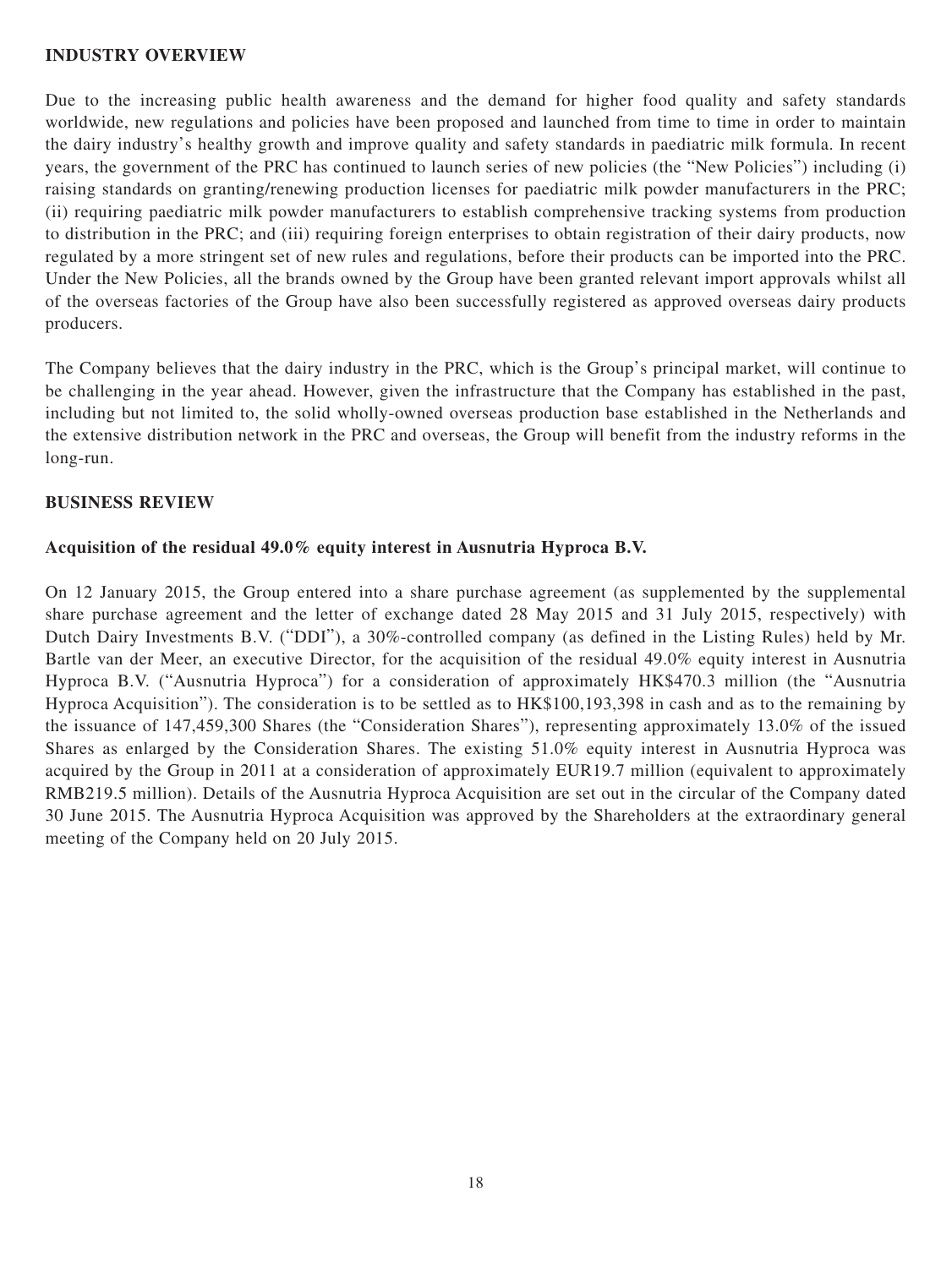The Board believes that the completion of the Ausnutria Hyproca Acquisition will facilitate the further consolidation of the business currently conducted by the Ausnutria Hyproca Group into the Group.

Despite the global dairy market's continued growth, particularly in the PRC, the market sentiment of the dairy industry continues to be complicated and challenging which was caused by the impact of New Policies on the industry as well the increase in market competition.

For the 2015 Interim Period, the Group recorded revenue of approximately RMB912.3 million, representing a decrease of approximately RMB24.7 million, or approximately 2.6%, when compared with the 2014 Interim Period. The decrease in revenue was partly attributed to the change in the strategy of the Group by shifting its focus from private label and contract manufacturing businesses with comparatively lower profit margins to the higher profit margin own branded business. Revenue of the own branded business (which includes all the brands owned by Ausnutria China and Kabrita and Neolac owned by the Ausnutria Hyproca Group) has increased to approximately RMB531.6 million for the 2015 Interim Period, representing an increase of approximately RMB121.4 million, or approximately 29.6%, when compared with the 2014 Interim Period. The increase was offset by the decrease in revenue of the private label business to approximately RMB97.7 million, representing a decrease of approximately RMB185.5 million, or approximately 65.5% when compared with the 2014 Interim Period. The decrease in revenue was also attributed to (i) the lower than expected productivity and production yield of the Ausnutria Hyproca Group following the completion of the upgrading of its production facilities, including but not limited to two of its milk powder production towers, in late 2014 which has caused some temporary delay in the delivery of the orders to the customers of the Ausnutria Hyproca Group for the 2015 Interim Period; and (ii) the intense market competition of the dairy products in the PRC. Despite the productivity and production yield of the Ausnutria Hyproca Group are still not at its expected level during the commissioning phase, the performance of the upgraded facilities has been gradually improving since the second quarter of 2015.

The Group's gross profit was approximately RMB290.1 million for the 2015 Interim Period, representing an increase of approximately RMB19.8 million or approximately 7.3% over approximately RMB270.3 million for the 2014 Interim Period. The Group's gross profit margin for the 2015 Interim Period was approximately 31.8%, representing an increase of approximately 3.0 percentage points, when compared with that for the 2014 Interim Period, being approximately 28.8%. The increase in gross profit and gross profit margin was mainly a result of the continuous increase in proportion of sale of own branded products, mainly the sale of Kabrita series products in the PRC, which has a comparatively higher gross profit margin when compared with other product lines of the Group.

The Group's profit attributable to ordinary equity holders of the parent decreased by approximately 24.3% to approximately RMB40.5 million and the basic earnings per Share was approximately RMB4.10 cents, representing a decrease of approximately RMB1.32 cents over the 2014 Interim Period. The decrease was a result of the increase in selling and marketing expenses to cope with the increasing market competition as well as to cater for the long-term strategy of the Group to launch and promote Kabrita series products into other overseas markets.

For further details regarding the financial performance of the Group, please refer to the "Financial Review" section of this announcement.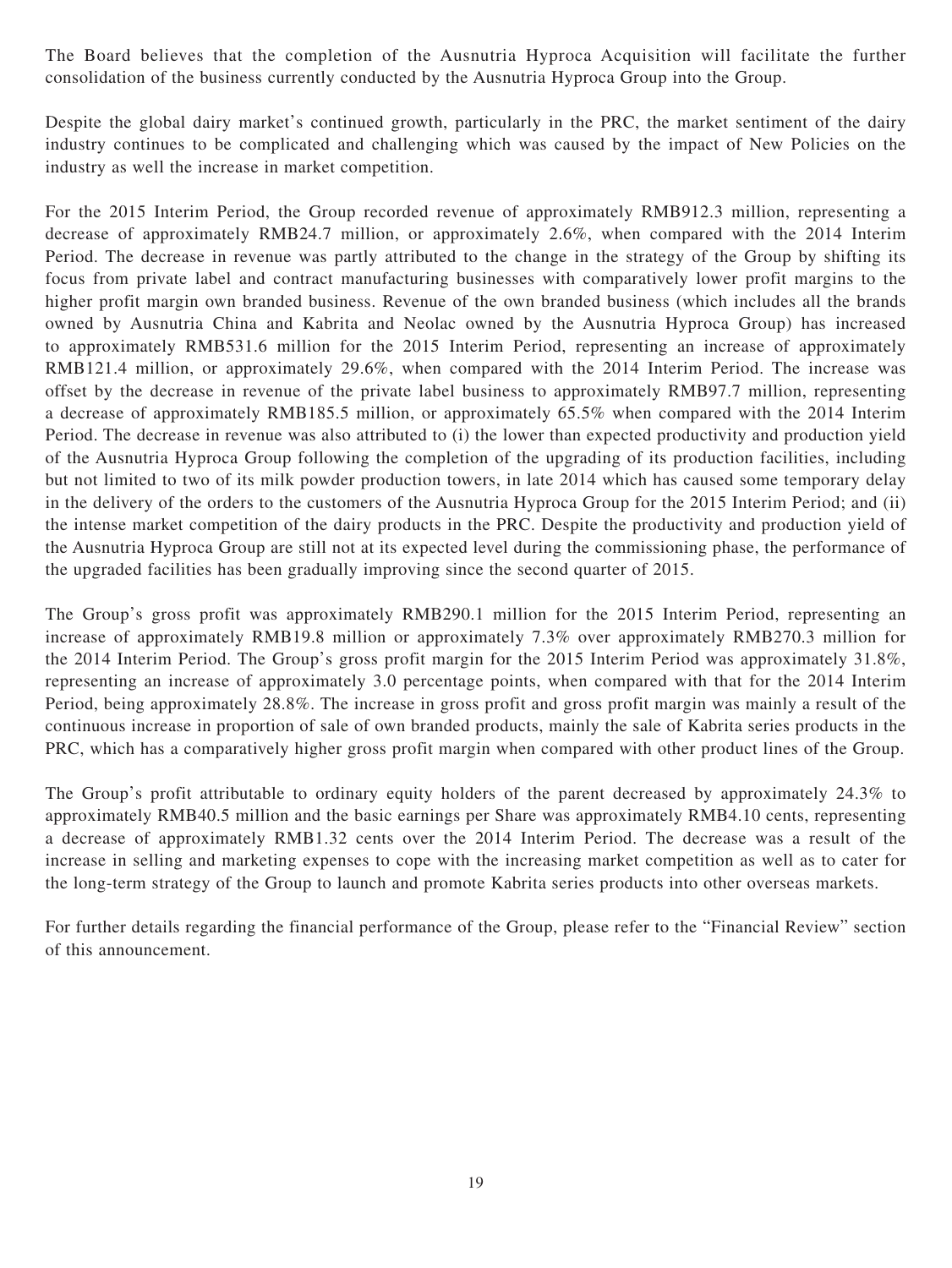# **OUTLOOK**

In order to cater to the long-term growth of and demand for paediatric nutritional products, the Group has adopted the following strategies:

# **Continue upward integration and product diversification**

The acquisition of the residual 49.0% equity interest in Ausnutria Hyproca was approved by the Shareholders at the extraordinary general meeting of the Company on 20 July 2015. As at 30 June 2015, the Ausnutria Hyproca Group has three factories and one factory under construction which are all located in the Netherlands with ample quality milk supply and has employed over 440 employees overseas. The Group will continue to make use of its internal resources and global network to explore potential investment opportunities in upstream dairy related assets and operations to broaden the Group's milk powder supply sources and related dairy products to meet the global demand, in particular the PRC, of quality dairy products. This will also diversify the Group's risks and ensure a stable and quality supply of dairy products to support its business growth.

# **Increase production capacity in the Netherlands**

In 2014, the Group has approved the construction of the New Factory. Total investment cost (including the cost of a plot of land with approximately 140,000 square metres and all the production facilities) is estimated to be approximately EUR83.0 million (equivalent to approximately RMB618.8 million). The construction of the New Factory will be financed by banking facilities granted to the Ausnutria Hyproca Group as well as to the Group's internal working capital, and the New Factory is expected to commence operation in the second half of 2016. The New Factory has a maximum blending and packaging capacity of approximately 90,000 tons per annum.

# **Build a leading position in the world for goat milk-based paediatric formula**

The Ausnutria Hyproca Group specialises in a complete chain of production from collecting fresh Dutch goat milk from farms to supplying finished goods. As such, it is one of the leading producers of goat milk products in the world. The Group introduced Kabrita series products in the PRC in 2011. In the same year and 2012, the Group entered into agreements with the medical school of Peking University for conducting a series of clinical trials of Kabrita series products. The trials' results revealed that goat milk-based powder is a good alternative to cow milkbased powder in a number of different aspects, including nutrition, digestion and development of one's immune system.

In 2013, the Group approved clinical trials to apply for approval by the Food and Drug Administration (the "FDA") for the sale of Kabrita series products in the United States. The conducting of the clinical trails and the application of the import approval to the United States of Kabrita series products has been carried out as scheduled.

The Group has also established subsidiaries with independent third parties for the sale of Kabrita series products in Russia and the Commonwealth of Independent States (the "CIS"), the Middle East, the United States and Canada. The Group will continue to launch Kabrita series products in other major countries and aims to become a global market leader in goat milk-based paediatric nutrition products. This ambition will be leveraged by the studies and clinical trial results conducted by (i) the medical school of Peking University; (ii) clinical studies in Europe; and (iii) the in-house research and development ("R&D") team in the Netherlands and in North America during the course of applying for FDA approval.

For the 2015 Interim Period, sale of Kabrita series products amounted to approximately RMB235.9 million, representing an increase of 73.7% when compared with the 2014 Interim Period.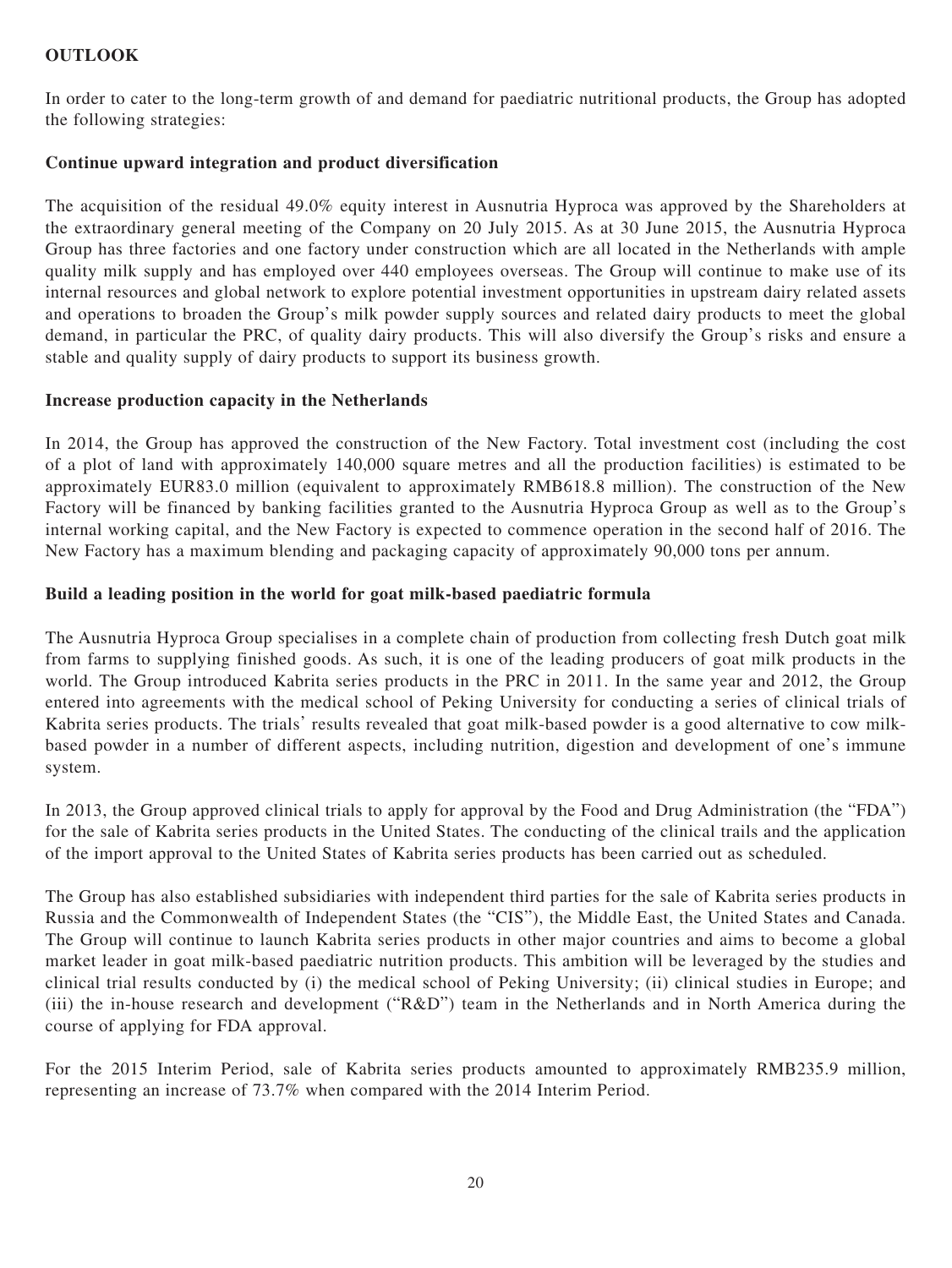# **Enhance the research and development capability**

The Board believes that the Group's ability to continue to launch new and innovative products is one of the Group's critical success factors.

In 2012, the Group entered into an agreement with the medical school of Peking University to form a 10-year strategic cooperation for the joint R&D of paediatric milk formula in the PRC. In 2014, the Group further cooperates with the medical school of Peking University in the establishment of human breast milk bank. The purposes of establishing human breast milk bank are to (i) collect a representative population of human breast milk; (ii) establish a database of human breast milk ingredients and a platform for its biological samples; (iii) understand the ingredients of human breast milk (e.g. amino acids), the dynamic change and the relevant factors of types of minerals and vitamins and trace elements in human breast milk; (iv) evaluate the impact of human breast milk in different stages of the development of infants in order to formulate the guidelines for feeding infants in the PRC and revise the guidelines for the appropriate infant dietary nutrition intakes; and (v) research and develop infant formula food and functional foods more similar to the nutrition content of human breast milk. The Group will continue to invest in R&D by strengthening its in-house R&D capability as well as to form strategic cooperation with other industry participants and research centres.

# **Continue to invest in information technology**

The Group has continued to place strong emphasise on the development of information technology systems (the "IT Systems") in order to cater for the changes in purchasing patterns of consumers and the development of e-commerce of the Group.

Through the IT Systems, the Board believes that the Group will be able to (i) establish in the long run a closer relationship with its customers and distributors by means of implementing the membership program and reward system for the customers; (ii) better understand the consumer behaviour by analysing the data collected in the IT Systems to facilitate the implementation of marketing strategies; and (iii) exercise effective inventory controls over the order status and inventory level of its sales channels by analysing the data through the real-time inventory tracking system to avoid channel conflicts and over stocking.

The Group will continue to enhance the IT Systems to cater for the fast growing but rapidly changing e-commerce sector.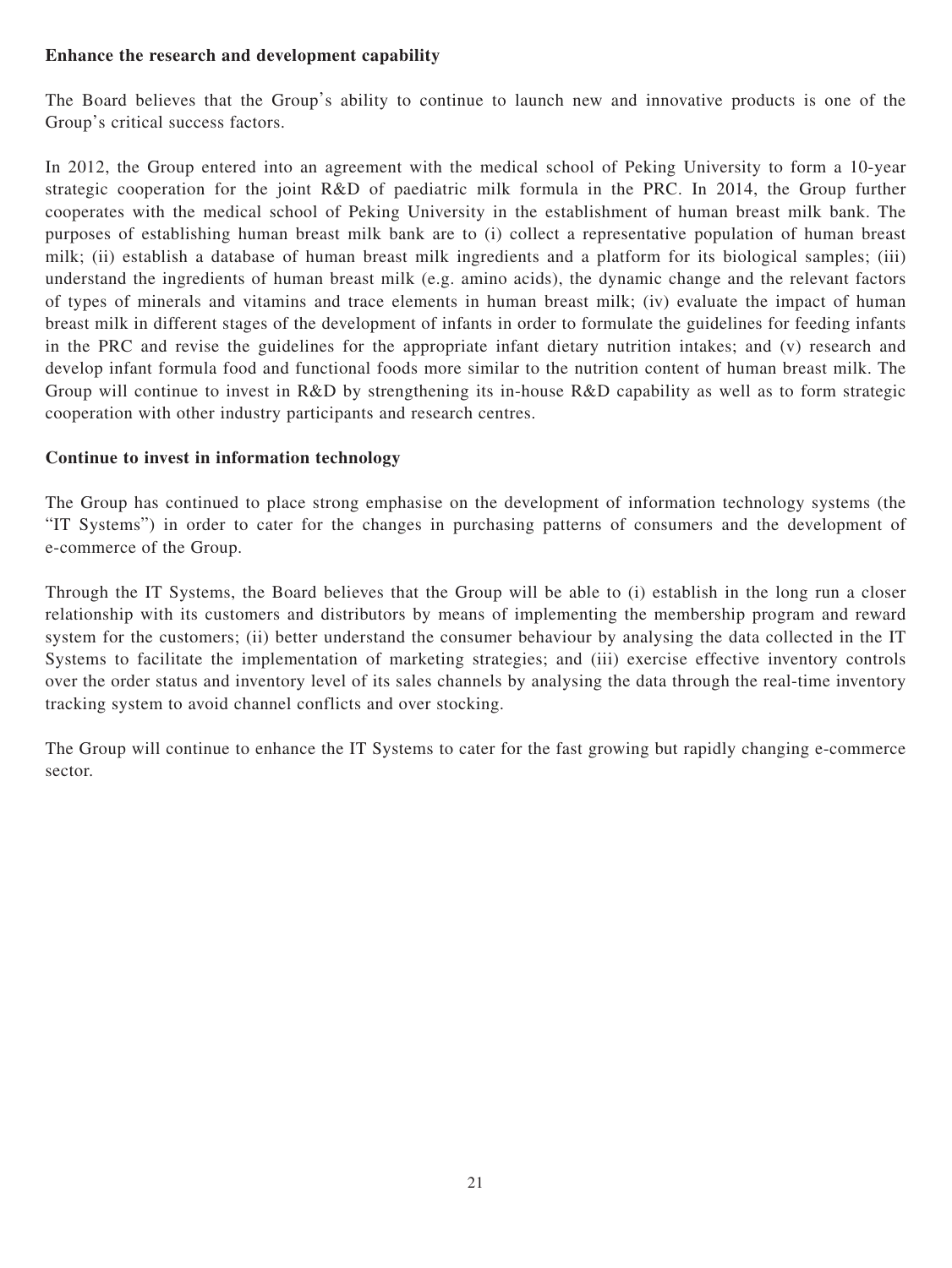# **FINANCIAL REVIEW**

# **Analysis on Condensed Consolidated Statement of Profit or Loss and Other Comprehensive Income**

# **Revenue**

|                             | Six months ended 30 June |             |         |  |
|-----------------------------|--------------------------|-------------|---------|--|
|                             | 2015                     | 2014        | Change  |  |
|                             | <b>RMB'M</b>             | RMB'M       | %       |  |
|                             | (Unaudited)              | (Unaudited) |         |  |
| <b>REVENUE</b>              |                          |             |         |  |
| Own brands*                 | 531.6                    | 410.2       | 29.6    |  |
| Milk powder                 | 140.2                    | 72.5        | 93.4    |  |
| Private labels              | 97.7                     | 283.2       | $-65.5$ |  |
| Contract manufacturing      | 10.1                     | 13.3        | $-24.1$ |  |
| <b>Butter</b>               | 55.0                     | 72.4        | $-24.0$ |  |
| Others                      | 77.7                     | 85.4        | $-9.0$  |  |
|                             | 912.3                    | 937.0       | $-2.6$  |  |
| Represented by:             |                          |             |         |  |
| (A) Ausnutria China         | 291.5                    | 264.8       | 10.1    |  |
| (B) Ausnutria Hyproca Group | 638.3                    | 704.9       | $-9.4$  |  |
|                             | 929.8                    | 969.7       | $-4.1$  |  |
| Less: Intersegment sales    | (17.5)                   | (32.7)      | $-46.5$ |  |
| The Group                   | 912.3                    | 937.0       | $-2.6$  |  |

\* After elimination of intersegment sales

For the 2015 Interim Period, the Group recorded revenue of approximately RMB912.3 million, representing a decrease of approximately RMB24.7 million, or approximately 2.6%, from RMB937.0 million for the 2014 Interim Period.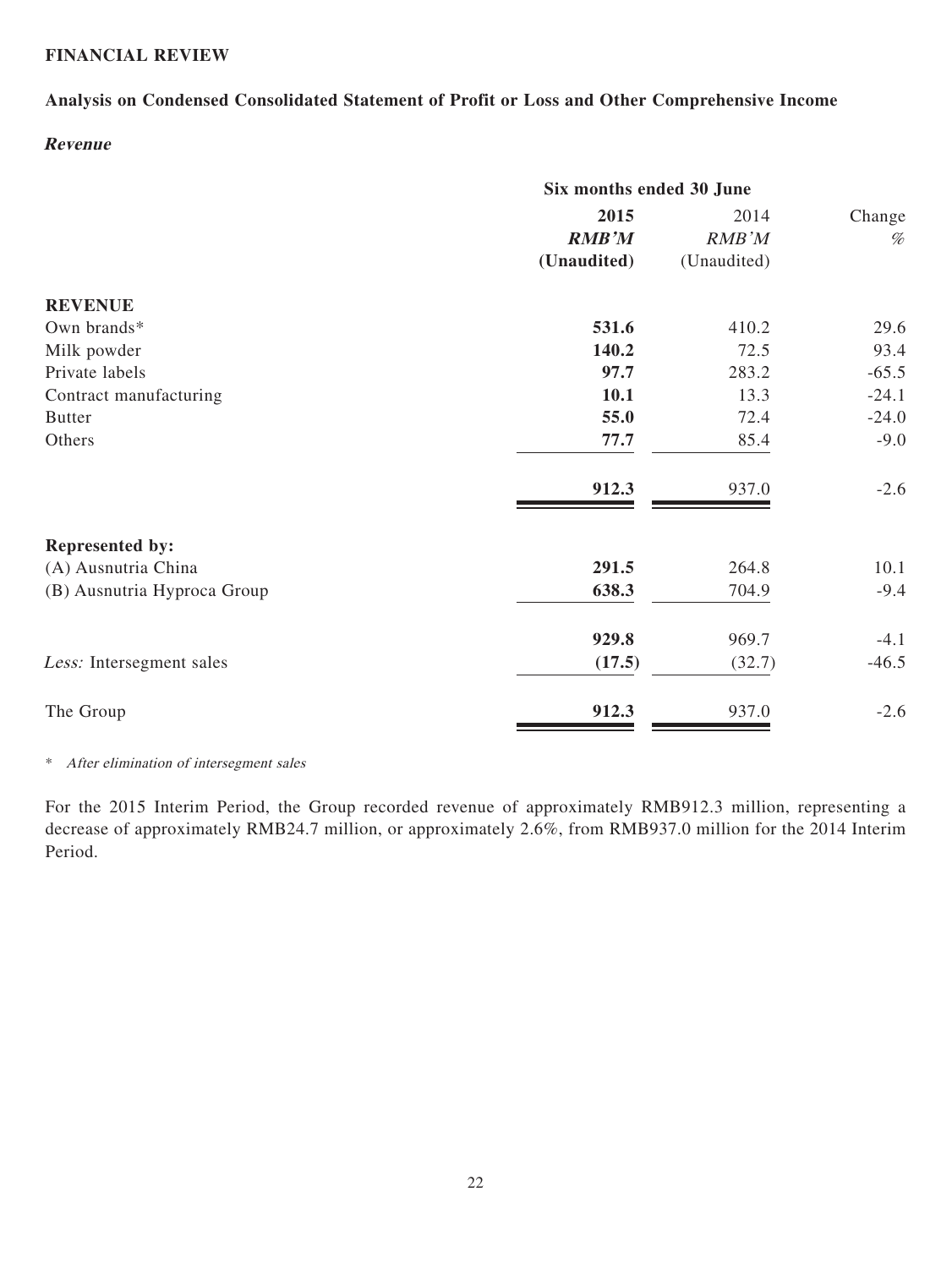# **(A) Revenue – Ausnutria China**

Ausnutria China is principally engaged in the production, marketing and distribution of imported paediatric cow milk formula in the PRC. In order to increase the competitiveness of Ausnutria China, Ausnutria China has launched a number of new paediatric formula under different brands in recent years in order to better penetrate into different consumer sectors and to fulfill the wide range of demands of the consumers in the PRC.

An analysis of the Ausnutria China's revenue is as follows:

|                    | Six months ended 30 June |             |        |  |
|--------------------|--------------------------|-------------|--------|--|
|                    | 2015                     | 2014        | Change |  |
|                    | <b>RMB'M</b>             | RMB'M       | %      |  |
|                    | (Unaudited)              | (Unaudited) |        |  |
| Allnutria division | 143.9                    | 136.3       | 5.6    |  |
| Puredo division    | 68.4                     | 55.2        | 23.9   |  |
| 1897 division      | 62.2                     | 65.5        | $-5.0$ |  |
| Others             | <b>17.0</b>              | 7.8         | 117.9  |  |
| Total              | 291.5                    | 264.8       | 10.1   |  |

Despite the competition of the paediatric formula market in the PRC continues to be intense during the 2015 Interim Period, revenue of Ausnutria China increased by approximately 10.1% to approximately RMB291.5 million for the 2015 Interim Period. Except for the 1897 division which has recorded a decrease in revenue by 5.0% due to delay in shipment of the 1897 series products by the supplier (which is the Ausnutria Hyproca Group), revenue of all the other business units continued to grow for the 2015 Interim Period.

## **(B) Revenue – Ausnutria Hyproca Group**

The Ausnutria Hyproca Group is principally engaged in the dairy industry from research and development, milk collection, processing, production and packaging of dairy products with production facilities and milk sources in the Netherlands and customers based in most of the major countries of the world. All the three factories of the Ausnutria Hyproca Group were among those listed in the first batch of registered overseas dairy producers that were granted the registration for importing the products into the PRC.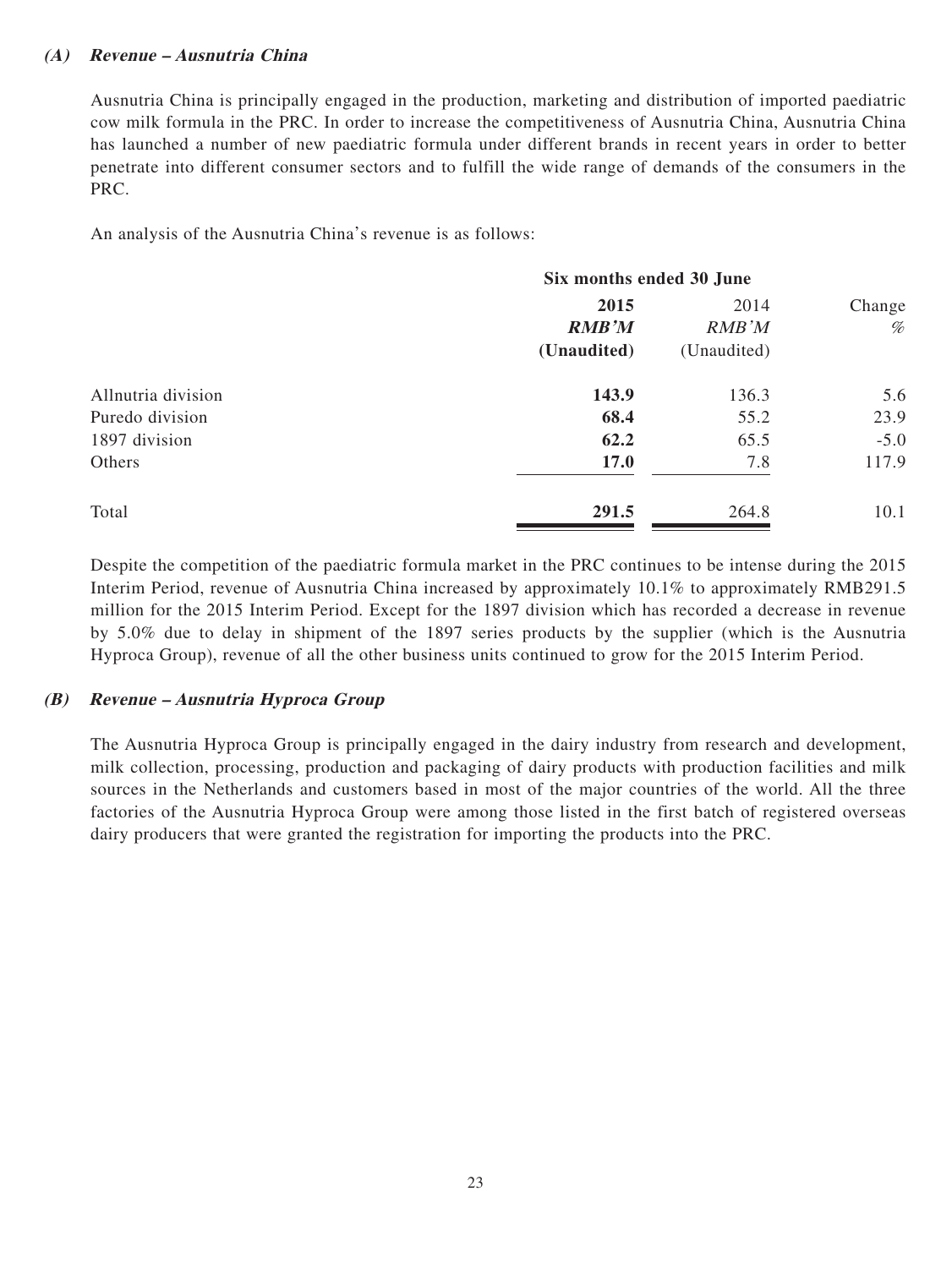An analysis of the Ausnutria Hyproca Group's revenue is as follows:

|                                                                                  | Six months ended 30 June |                                     |                              |             |
|----------------------------------------------------------------------------------|--------------------------|-------------------------------------|------------------------------|-------------|
|                                                                                  | <b>Notes</b>             | 2015<br><b>RMB'M</b><br>(Unaudited) | 2014<br>RMB'M<br>(Unaudited) | Change<br>% |
| Manufacturing for:                                                               |                          |                                     |                              |             |
| Own brands                                                                       | (i)                      | 240.1                               | 145.4                        | 65.1        |
| Private labels                                                                   | (ii)                     | 97.7                                | 283.2                        | $-65.5$     |
| Ausnutria China                                                                  | (iii)                    | 17.5                                | 32.7                         | $-46.5$     |
| Milk powder                                                                      | (iv)                     | 140.2                               | 72.5                         | 93.4        |
| <b>Contract Manufacturing</b>                                                    | (V)                      | <b>10.1</b>                         | 13.3                         | $-24.1$     |
| <b>Butter</b>                                                                    | (vi)                     | 55.0                                | 72.4                         | $-24.0$     |
|                                                                                  |                          | 560.6                               | 619.5                        | $-9.5$      |
| Manufacturing and trading for:<br>Condensed milk, cream and other dairy products | (vii)                    | 77.7                                | 85.4                         | $-9.0$      |
| Total                                                                            |                          | 638.3                               | 704.9                        | $-9.4$      |

Notes:

(i) Represented the sale of the Ausnutria Hyproca Group's own brands Kabrita in the PRC, Russia and CIS, United States and the Middle East countries and Neolac for cow paediatric formula in the PRC.

(ii) Represented the sale of cow paediatric formula under the customers' own brands in the Netherlands and other overseas countries, such as the PRC, Taiwan, other European and Middle East countries.

(iii) Represented the sale of the cow paediatric formula to Ausnutria China under brand names (such as Allnutria, Hyproca 1897 and Lacfor).

(iv) Represented the sale of semi-finished and finished milk powder to the worldwide customers.

(v) Represented the processing and sub-contracting fees for the blending and packaging services provided to leading industry participants.

(vi) Represented the sale of butter which is a by-product produced during the milk treatment process.

(vii) Mainly represented the processing of condensed milk and the trading of fresh milk, etc.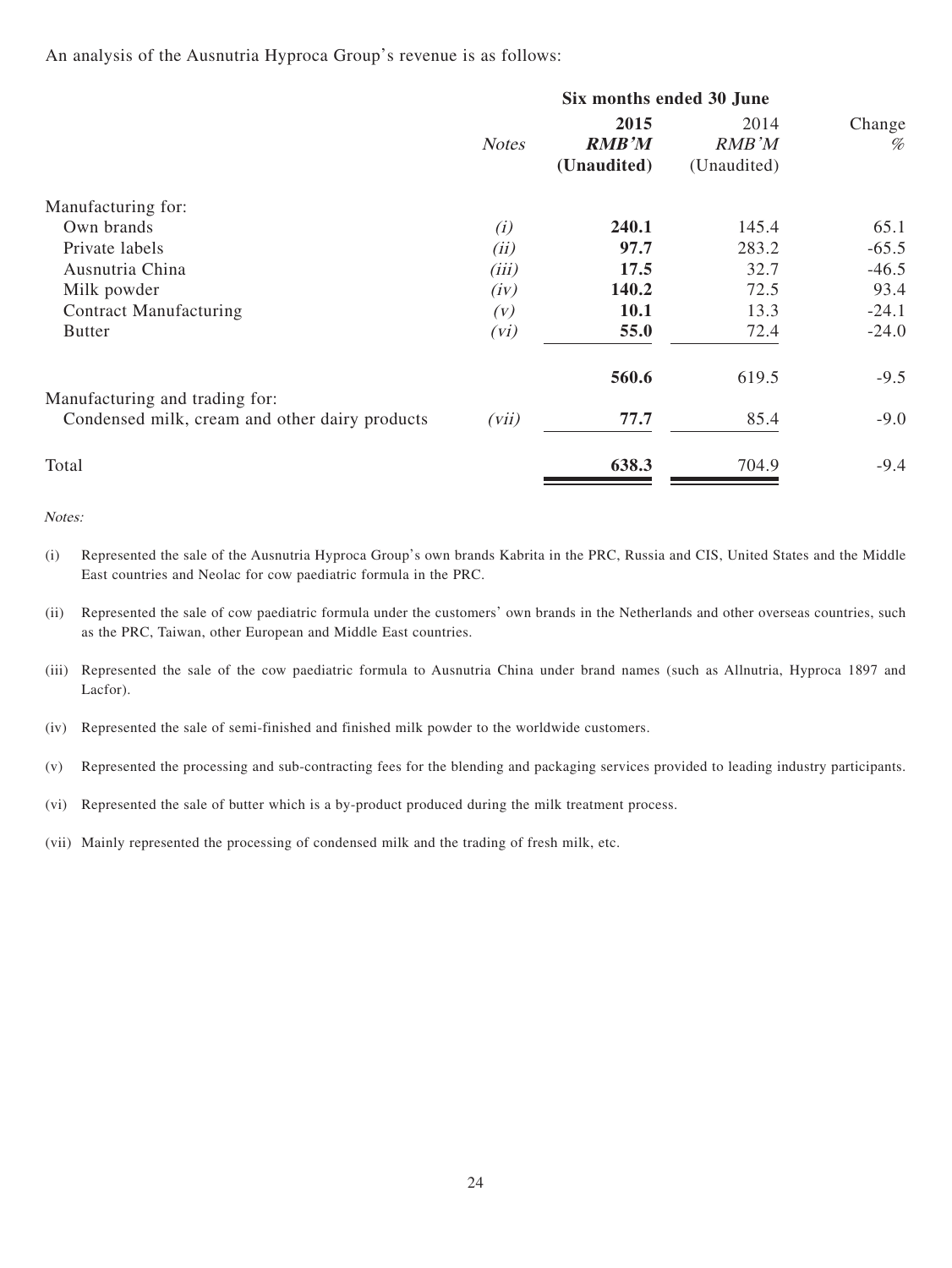The Group acquired the controlling interest in the Ausnutria Hyproca Group in 2011. Prior to the acquisition, the Ausnutria Hyproca Group was principally engaged in the private label and contract manufacturing businesses. Since then, the Company has implemented a number of strategies on the Ausnutria Hyproca Group, including but not limited to (i) the launch of own brand paediatric formula (namely Kabrita for goat milk and Neolac for cow milk); (ii) invest in a number of capital expenditure plans to improve both the quality and production capacities of the Ausnutria Hyproca Group; (iii) formulating the future marketing strategy by focusing and allocating more resources on the development of the higher return own brands business instead of the comparatively lower return traditional private label and contract manufacturing businesses; and (iv) integrating the business and operations of the Ausnutria Hyproca Group into the Group.

For the 2015 Interim Period, revenue of the own brands sector (which mainly represented the sale of Kabrita series products in the PRC) amounted to approximately RMB240.1 million, representing an increase of approximately 65.1%, when compared with the 2014 Interim Period. The increase was offset by the decrease in sale of the private labels and the contract manufacturing businesses for the reason as set out in the above. The decrease in revenue of the Ausnutria Hyproca Group was also partly attributable to the lower than scheduled production level as well as the production yield since the completion of the upgrading of the production facilities in the Netherlands in late 2014. The Group is still in the process of streamlining the production process of the upgraded facilities and with an aim to reach its target level by end of this year. Revenue of the Ausnutria Hyproca Group decreased by approximately 9.4% to approximately RMB638.3 million for the 2015 Interim Period.

## **Gross profit and gross margin**

|                         |              | Six months ended 30 June |             | Six months ended 30 June |
|-------------------------|--------------|--------------------------|-------------|--------------------------|
|                         | 2015         | 2014                     |             | 2014                     |
|                         | <b>RMB'M</b> | RMB'M                    | $\%$        | $\%$                     |
|                         | (Unaudited)  | (Unaudited)              | (Unaudited) | (Unaudited)              |
| Ausnutria China         | 149.7        | 146.8                    | 51.4        | 55.4                     |
| Ausnutria Hyproca Group | 140.4        | 123.5                    | 22.6        | 18.4                     |
| The Group               | 290.1        | 270.3                    | <b>31.8</b> | 28.8                     |

The Group's gross profit for the 2015 Interim Period was approximately RMB290.1 million, representing an increase of approximately RMB19.8 million, or approximately 7.3%, when compared with the 2014 Interim Period. The increase in the gross profit margin of the Group from 28.8% for the 2014 Interim Period to 31.8% for the 2015 Interim Period was mainly attributable to the proportionate increase in the sales of the higher profit margin own brands business as compared with the other business sectors.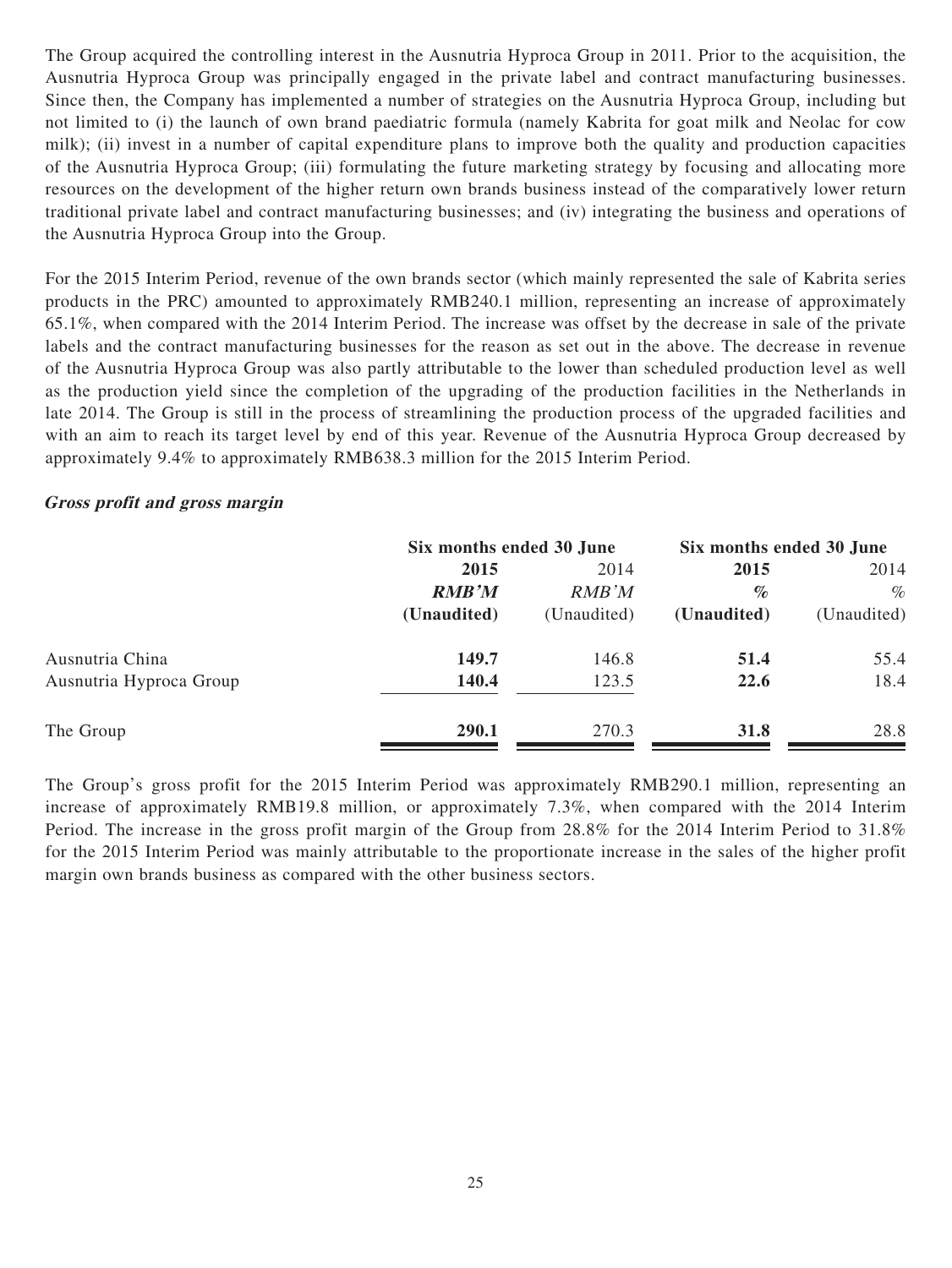# **Other income and gains**

Other income and gains mainly represented interest income from the Group's deposits with banks of approximately RMB14.5 million (2014 Interim Period: approximately RMB10.8 million), grants from the government in the PRC of approximately RMB2.5 million (2014 Interim Period: approximately RMB0.5 million) and proceeds from the sale of scraps.

## **Selling and distribution expenses**

|                         | Six months ended 30 June |             |  |
|-------------------------|--------------------------|-------------|--|
|                         | 2015                     | 2014        |  |
|                         | <b>RMB'M</b>             | RMB'M       |  |
|                         | (Unaudited)              | (Unaudited) |  |
| Ausnutria China         | 88.9                     | 70.0        |  |
| Ausnutria Hyproca Group | 114.1                    | 75.0        |  |
| The Group               | 203.0                    | 145.0       |  |

Selling and distribution expenses mainly comprised advertising and promotion expenses, salaries and travelling costs of the sales and marketing staff and delivery costs. Selling and distribution expenses represented approximately 22.3% and 15.5% of revenue for the 2015 Interim Period and the 2014 Interim Period, respectively.

The selling and distribution expenses of Ausnutria China for the 2015 Interim Period represented approximately 30.5% (2014 Interim period: 26.4%) of Ausnutria China's revenue. The increase in selling and distribution expenses of Ausnutria China was mainly due to the expansion of the existing sales and marketing team and additional marketing and promotion costs for placing more emphasis on brand building to cope with the intense market competition in the PRC.

The selling and distribution expenses of the Ausnutria Hyproca Group represented approximately 17.9% (2014 Interim Period: approximately 10.6%) of the Ausnutria Hyproca Group's revenue (before elimination of intersegment sales) for the 2015 Interim Period. Included in the selling and distribution expenses of the Ausnutria Hyproca Group, approximately 58.7% (2014 Interim Period: approximately 56.4%) related to the sales and marketing of Kabrita in the PRC. Kabrita series products has been one of the core products of the Group since it was launched in 2011. In order to further increase the Ausnutria Hyproca Group's market share of goat paediatric milk formula in the PRC, the Ausnutria Hyproca Group continued to allocate more of its resources on the marketing and promotion of Kabrita series products in order to enhance its market awareness. With the increasing sales and marketing effort and promotion in place, the sales of Kabrita series products in the PRC was increased by 71.9% (being one of the fastest growing brands of the Group) compared with the 2014 Interim Period.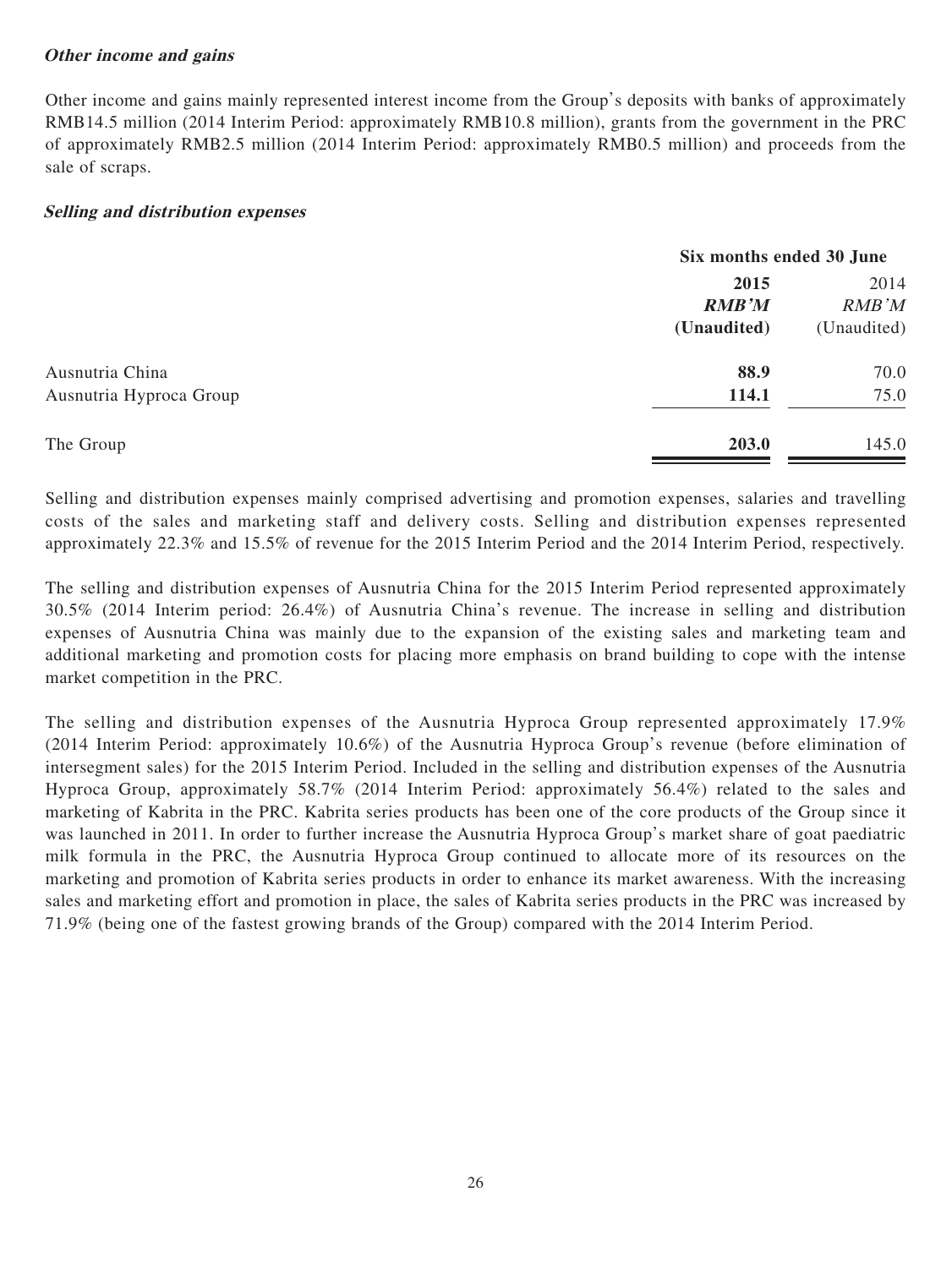|                         | Six months ended 30 June |             |  |
|-------------------------|--------------------------|-------------|--|
|                         | 2015                     | 2014        |  |
|                         | <b>RMB'M</b>             | RMB'M       |  |
|                         | (Unaudited)              | (Unaudited) |  |
| Ausnutria China         | 24.6                     | 23.3        |  |
| Ausnutria Hyproca Group | 27.2                     | 30.4        |  |
| The Group               | 51.8                     | 53.7        |  |

Administrative expenses mainly comprised staff costs, travelling expenses, auditors' remuneration, professional fees, depreciation and R&D costs. Despite the scale of operations of the Group continue to grow, the administrative expenses remained fairly stable during the 2015 Interim Period and this was mainly attributed to the effective cost control implemented by the Group.

# **Other expenses**

Other expenses for the 2015 Interim Period mainly comprised legal and professional fees incurred in relation to the Ausnutria Hyproca Acquisition. The balance of 2014 Interim Period mainly comprised legal and professional fees incurred in relation to the application for the resumption of the trading of the Shares which was suspended since March 2012.

# **Finance costs**

The finance costs of the Group's for the 2015 Interim Period amounted to approximately RMB7.3 million (2014 Interim Period: approximately RMB5.9 million), representing the interest on bank and other borrowings raised principally for the financing of the working capital and capital expenditures of the Ausnutria Hyproca Group.

The increase in finance costs was in line with the increase in bank loans which were drawn down during the second half of the year 2014 and the 2015 Interim Period.

# **Share of profits of associates**

The Ausnutria Hyproca Group holds 50% of the equity interest in Farmel Holding B.V. (the "Farmel Group"). Balance represented the share of profits of the Farmel Group for the 2015 Interim Period of approximately RMB2.0 million (2014 Interim Period: Nil). The Farmel Group, which has entered into long-term contracts with farmers, is principally engaged in the collection and trading of milk in Europe.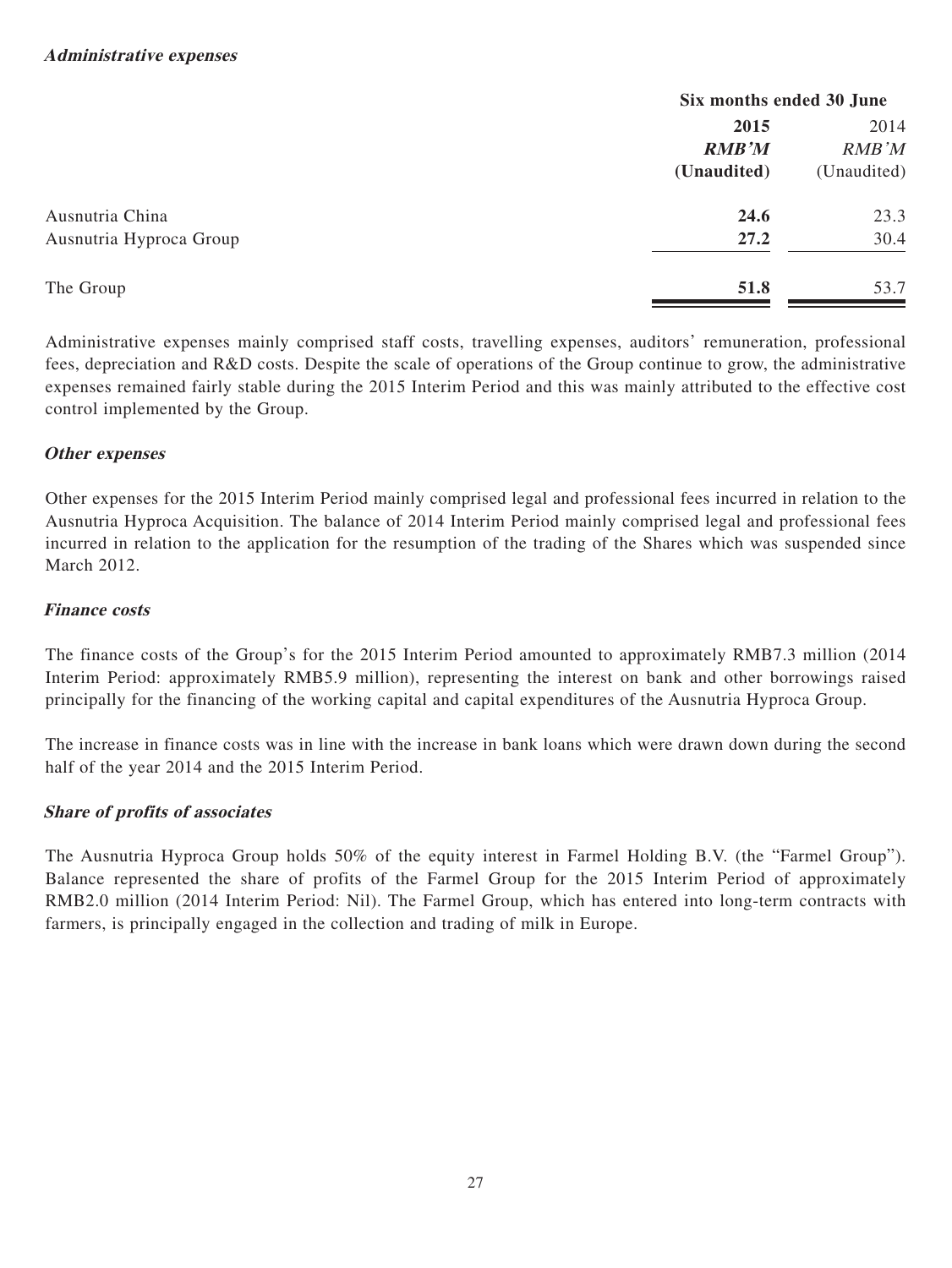# **Income tax expenses**

The profits generated by the Group were mainly derived from its operations in the PRC and the Netherlands. Under the PRC income tax laws, enterprises are subject to the CIT at a rate of 25%. Ausnutria China was designated as a High-tech Enterprise and was granted a preferential CIT tax rate of 15% for the three years ending 31 December 2015. All other subsidiaries established in the PRC are subject to the standard CIT rate of 25%. The standard CIT rate in the Netherlands was applied at 20% for the first EUR200,000 taxable profits and 25% for the taxable profits exceeding EUR200,000.

The Group's effective tax rate for the 2015 Interim Period was 22.9%, representing an increase of approximately 4.8 percentage points when compared with the 2014 Interim Period and this was mainly due to the proportionate increase in profit contributed by the other operating subsidiary established in the PRC for the sale of Kabrita series products which are subject to the standard CIT rate of 25%.

# **Profit attributable to equity holders of the Company**

The Group's profit attributable to equity holders of the Company for the 2015 Interim Period amounted to approximately RMB40.5 million (2014 Interim Period: approximately RMB53.5 million), representing a decrease of approximately 24.3% when compared with the 2014 Interim Period. The decrease in net profit was mainly due to the increase in the selling and distribution expenses to cope with the increase in market competition as well as the increase in marketing efforts for the promotion of the Group's own brands products, in particular, Kabrita series products as part of the Group's long-term strategy to launch Kabrita worldwide, which has partly contributed to the increase in gross profit for the 2015 Interim Period. In addition, the lower than expected productivity and production yield of the Ausnutria Hyproca Group following the completion of the upgrading of its production facilities, including but not limited to two of its milk powder production towers in the late 2014 which has caused some temporary delay in the delivery of the orders to the customers (including Ausnutria China) of the Ausnutria Hyproca Group for the 2015 Interim Period also accounted for the decrease in the operating result.

## **Analysis on Condensed Consolidated Statement of Financial Position**

## **Non-current assets**

As at 30 June 2015, the total non-current assets of the Group amounted to approximately RMB750.6 million (31 December 2014: approximately RMB683.0 million), mainly comprised property, plant and equipment of approximately RMB562.0 million (31 December 2014: approximately RMB483.2 million), goodwill arising from the acquisition of 51% equity interest in Ausnutria Hyproca in 2011 of approximately RMB69.8 million (31 December 2014: approximately RMB75.7 million), other intangible assets of approximately RMB39.8 million (31 December 2014: approximately RMB44.5 million), investments in associates which was made by the Ausnutria Hyproca Group in 2014 and engaged in the collection and trading of cow and goat milk of approximately RMB29.9 million (31 December 2014: RMB30.1 million) and deferred tax assets of approximately RMB47.2 million (31 December 2014: approximately RMB47.5 million).

The increase in the non-current assets of the Group as at 30 June 2015 was principally due to the increase in property, plant and equipment of the Ausnutria Hyproca Group mainly attributed to the New Factory project and after offsetting the impact on the depreciation of EURO on consolidation. For the 2015 Interim Period, the Group invested approximately EUR16.9 million (equivalent to approximately RMB116.3 million) (2014 Interim Period: EUR5.6 million) (equivalent to approximately RMB47.0 million) in the New Factory project. Other non-current assets position of the Group as at 30 June 2015 remained fairly stable when compared with that as at 31 December 2014.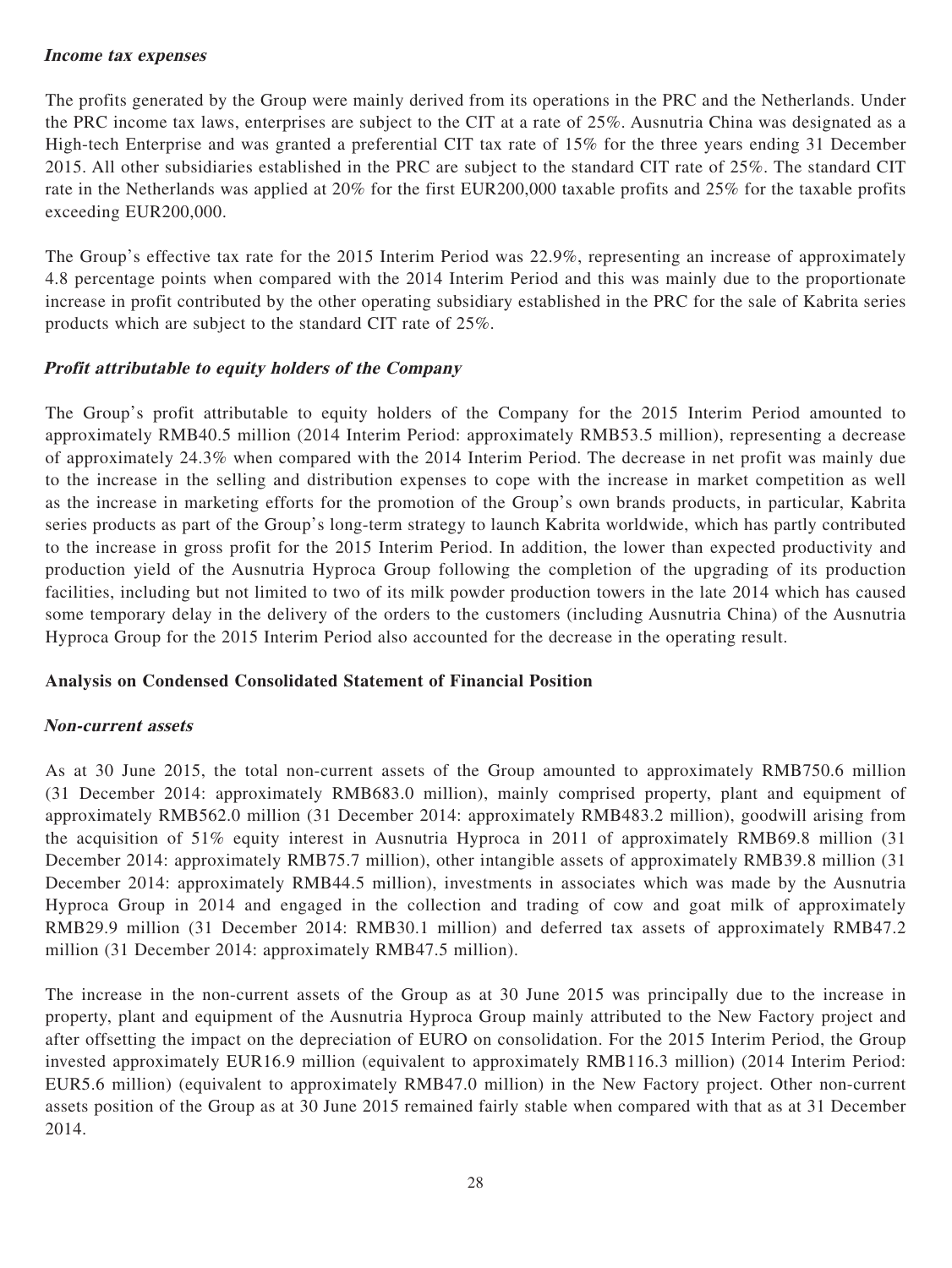# **Current assets**

As at 30 June 2015, the total current assets of the Group amounted to approximately RMB2,037.9 million (31 December 2014: approximately RMB1,750.2 million), mainly comprised inventories of approximately RMB588.4 million (31 December 2014: approximately RMB515.6 million), trade and bills receivables of approximately RMB149.2 million (31 December 2014: approximately RMB163.6 million), pledged deposits of RMB699.7 million (31 December 2014: RMB216.9 million), time deposits with banks in the PRC of RMB100.0 million (31 December 2014: RMB465.1 million) and cash and cash equivalents of approximately RMB376.6 million (31 December 2014: approximately RMB278.3 million).

The increase in the total current assets of the Group was mainly due to (i) the increase in pledged deposits, time deposits and cash and cash equivalents by approximately RMB186.0 million and (ii) the increase in inventories by approximately RMB72.8 million as at 30 June 2015 when compared with that as at 31 December 2014.

## **Inventories**

As at 30 June 2015, the inventories of the Group amounted to approximately RMB588.4 million (31 December 2014: RMB515.6 million).

The inventory turnover days of the Group as at 30 June 2015 was approximately 162 days (31 December 2014: approximately 108 days). The increase in both the inventories and the inventory turnover days of the Group was mainly attributed to (i) the shifting of focus to own branded product development which requires a longer lead time for products to be despatched to end customers; and (ii) the implementation of a more stringent quality control procedures during the streamlining process after the completion of the upgrading plan of the Netherlands factories for the 2015 Interim Period.

The Group is now in the process of reviewing the overall operation flow of the Group in order to improve the inventory turnover days.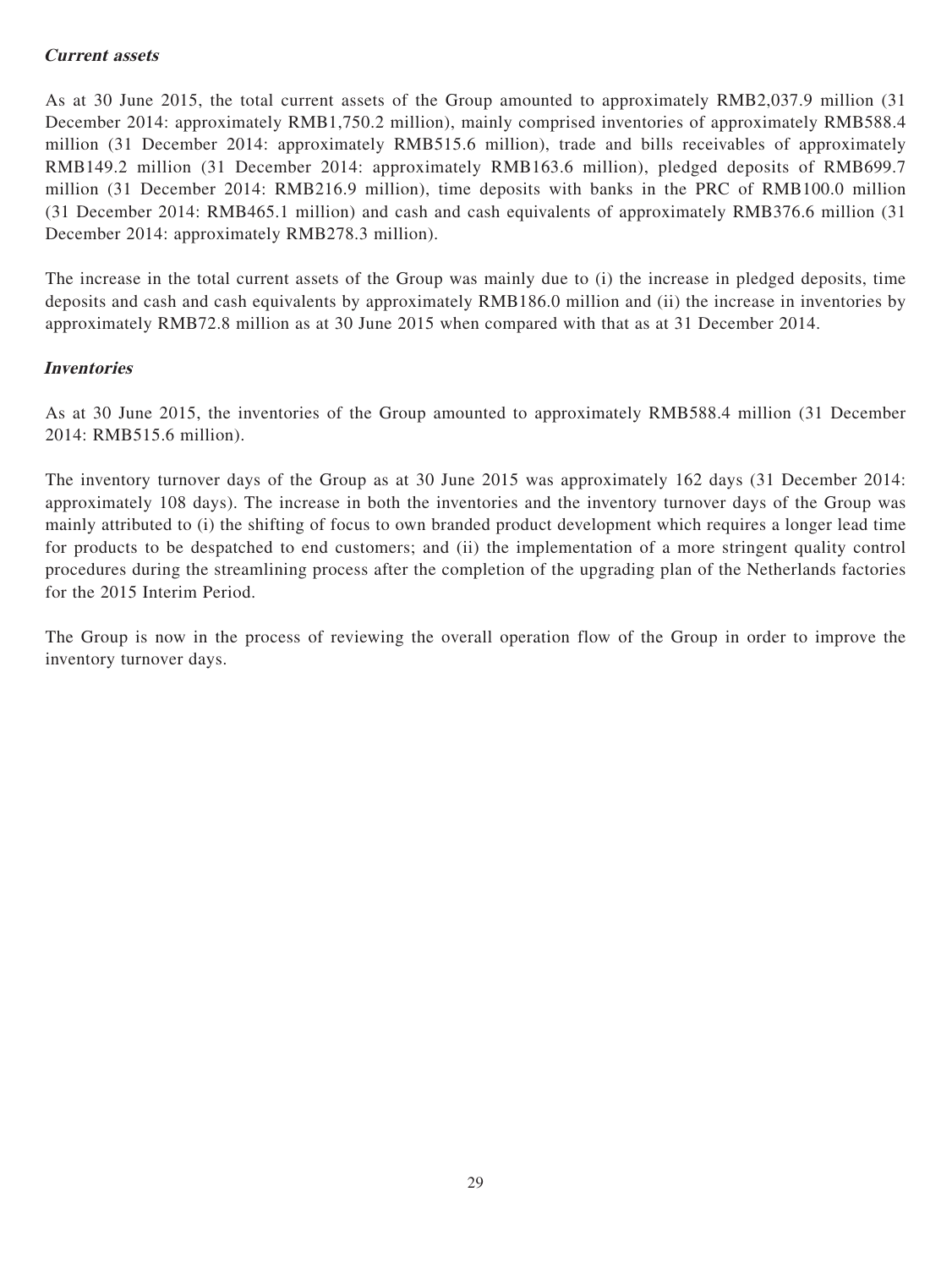|                           | 30 June      | 31 December |
|---------------------------|--------------|-------------|
|                           | 2015         | 2014        |
|                           | <b>RMB'M</b> | RMB'M       |
|                           | (Unaudited)  | (Audited)   |
| Trade receivables         |              |             |
| - Ausnutria China         | 15.4         | 24.6        |
| - Ausnutria Hyproca Group | 92.8         | 99.6        |
|                           | 108.2        | 124.2       |
| Bills receivable          | 41.0         | 39.4        |
| The Group                 | 149.2        | 163.6       |
|                           |              |             |

The trade receivable turnover days of Ausnutria China and the Ausnutria Hyproca Group as at 30 June 2015 was approximately 13 days (31 December 2014: approximately 17 days) and approximately 28 days (31 December 2014: approximately 28 days), respectively, which remained fairly stable and were in line with the credit periods granted by the Group to its customers.

# **Pledged deposits**

The Company has approved a number of production expansion plans and the New Factory project in 2013 and 2014. In view that most of the funding of the Group is denominated in RMB and placed with banks in the PRC, the Group has pledged its RMB deposits in the PRC to obtain the bank facilities in Europe and Hong Kong for the financing of the expansion plans and the New Factory project.

The increase in pledged deposits was in line with the increase in bank loans.

# **Time deposits and cash and cash equivalents**

As at 30 June 2015, the Group's cash and bank balances and time deposits amounted to approximately RMB476.6 million (31 December 2014: approximately RMB743.4 million). The decrease was mainly due to the increase in deposits pledged with banks to obtain the bank facilities in Europe and Hong Kong for the financing of the expansion plans and the construction of New Factory as set out in the above.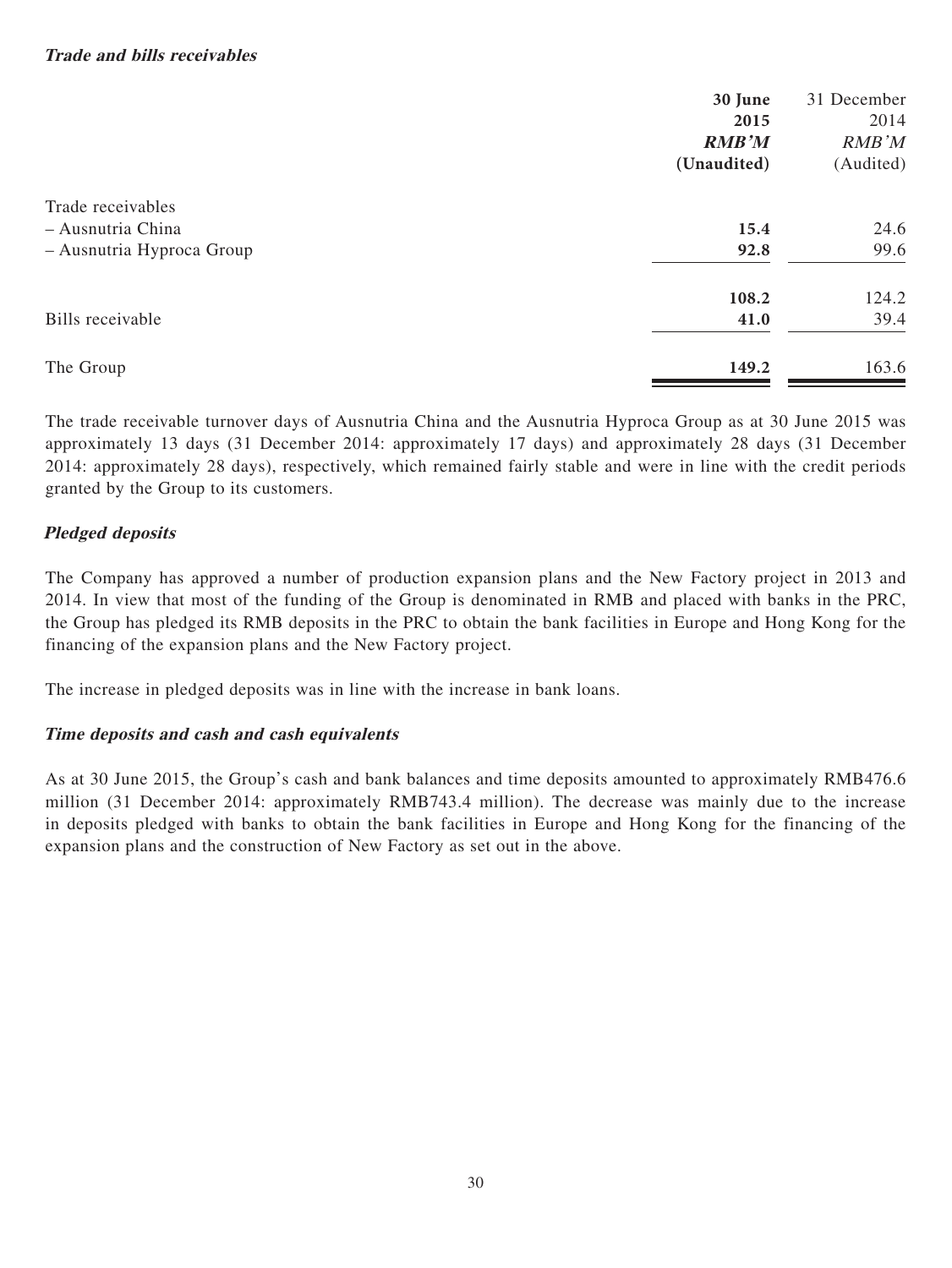# **Current liabilities**

As at 30 June 2015, the total current liabilities of the Group amounted to approximately RMB1,357.7 million (31 December 2014: approximately RMB1,121.7 million), mainly comprised trade payables of approximately RMB202.8 million (31 December 2014: approximately RMB184.2 million), other payables and accruals of approximately RMB472.3 million (31 December 2014: approximately RMB373.5 million), interest-bearing bank loans and other borrowings of approximately RMB650.5 million (31 December 2014: approximately RMB517.2 million) and CIT payables of approximately RMB31.7 million (31 December 2014: approximately RMB46.4 million).

# **Trade payables**

|                         | 30 June      | 31 December |
|-------------------------|--------------|-------------|
|                         | 2015         | 2014        |
|                         | <b>RMB'M</b> | RMB'M       |
|                         | (Unaudited)  | (Audited)   |
| Ausnutria China         | 10.3         | 10.6        |
| Ausnutria Hyproca Group | 192.5        | 173.6       |
| The Group               | 202.8        | 184.2       |

The increase in trade payables as at 30 June 2015 was mainly due to the increase in purchase by the Ausnutria Hyproca Group following the completion of the upgrading of its production facilities and the general increase in credit periods granted by the suppliers for the financing of the working capital of the Ausnutria Hyproca Group as a result of the increase in the scale of operations.

The trade payable turnover days of Ausnutria China and the Ausnutria Hyproca Group as at 30 June 2015 was approximately 13 days (31 December 2014: approximately 17 days) and approximately 70 days (31 December 2014: approximately 53 days), respectively.

# **Interest-bearing bank loans and other borrowings**

The interest-bearing bank loans and other borrowings as at 30 June 2015 and 31 December 2014 were all primarily used for the financing of the daily working capital and capital expenditures of the Ausnutria Hyproca Group.

The increase in the interest-bearing bank loans and other borrowings as at 30 June 2015 was mainly due to the drawdown of additional bank loans by the Group for the financing of the New Factory project. In June 2015, the Ausnutria Hyproca Group has been granted with a new banking facilities (the "New Bank Facilities") from banks in the Netherlands of a total of EUR77.0 million which replaced the previous overdrafts banking facilities of EUR27.0 million for the financing of its future working capital and the New Factory project.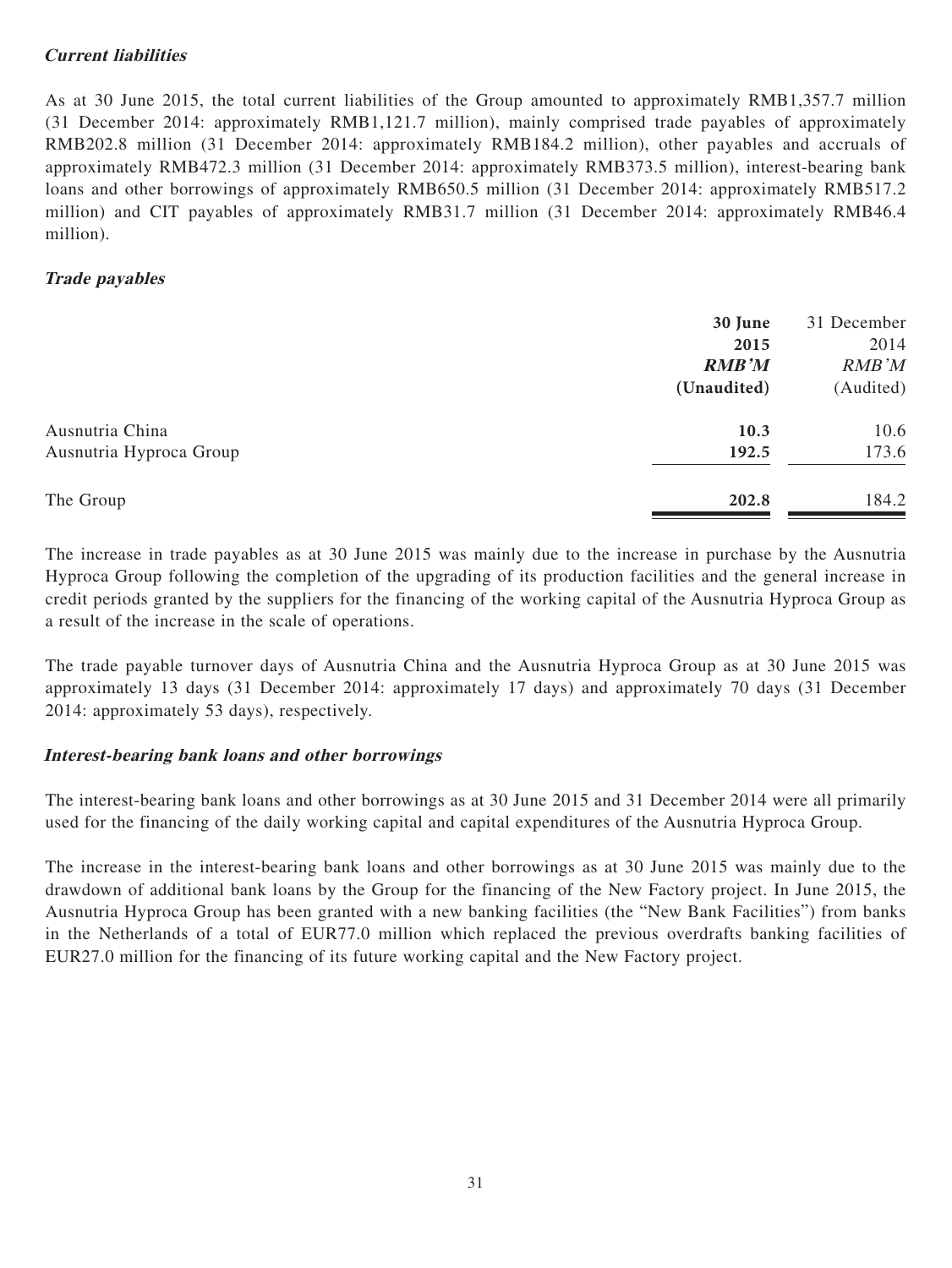# **Non-current liabilities**

As at 30 June 2015, the total non-current liabilities of the Group amounted to approximately RMB198.4 million (31 December 2014: approximately RMB96.6 million), comprised interest-bearing bank loans and other borrowings of approximately RMB156.6 million (31 December 2014: approximately RMB51.9 million), accruals for defined benefit plan of approximately RMB14.5 million (31 December 2014: approximately RMB15.7 million) and deferred tax liabilities of approximately RMB27.3 million (31 December 2014: approximately RMB29.1 million).

The increase in non-current portion of interest-bearing bank loans and other borrowings was due to the drawdown of term loans from the New Bank Facilities for the financing of the capital expenditures of the Ausnutria Hyproca Group.

There were no significant changes in the other non-current liabilities position of the Group as at 30 June 2015 when compared with 31 December 2014.

## **Non-controlling interests**

As at 30 June 2015 and 31 December 2014, the balance mainly represented the 49% equity interests in Ausnutria Hyproca owned by DDI and the minority equity interests of the subsidiaries established in the overseas countries for the distribution of Kabrita series products.

As set out in the announcement of the Company dated 20 July 2015, the acquisition of the 49% equity interest in Ausnutria Hyproca was approved by the Shareholders at the extraordinary general meeting of the Company subsequent to the reporting period on 20 July 2015.

## **FINANCIAL RESOURCES, LIQUIDITY AND PLEDGE OF ASSETS**

The Group adopts conservative financial management policies. A summary of liquidity and financial resources is set out below:

|                                                  | <b>Note</b> | 30 June<br>2015<br><b>RMB'M</b><br>(Unaudited) | 31 December<br>2014<br><b>RMB</b> 'M<br>(Audited) |
|--------------------------------------------------|-------------|------------------------------------------------|---------------------------------------------------|
| Interest-bearing bank loans and other borrowings |             | 807.2                                          | 569.1                                             |
| Less: Pledged deposits                           |             | (669.7)                                        | (216.9)                                           |
| Time deposits                                    |             | (100.0)                                        | (465.1)                                           |
| Cash and cash equivalents                        |             | (376.6)                                        | (278.3)                                           |
| Net cash                                         |             | (339.1)                                        | (391.2)                                           |
| Total assets                                     |             | 2,788.5                                        | 2,433.3                                           |
| Gearing ratio                                    | 1           | N/A                                            | N/A                                               |

Note:

1. Calculated as a percentage of net bank loans and other borrowings over total assets.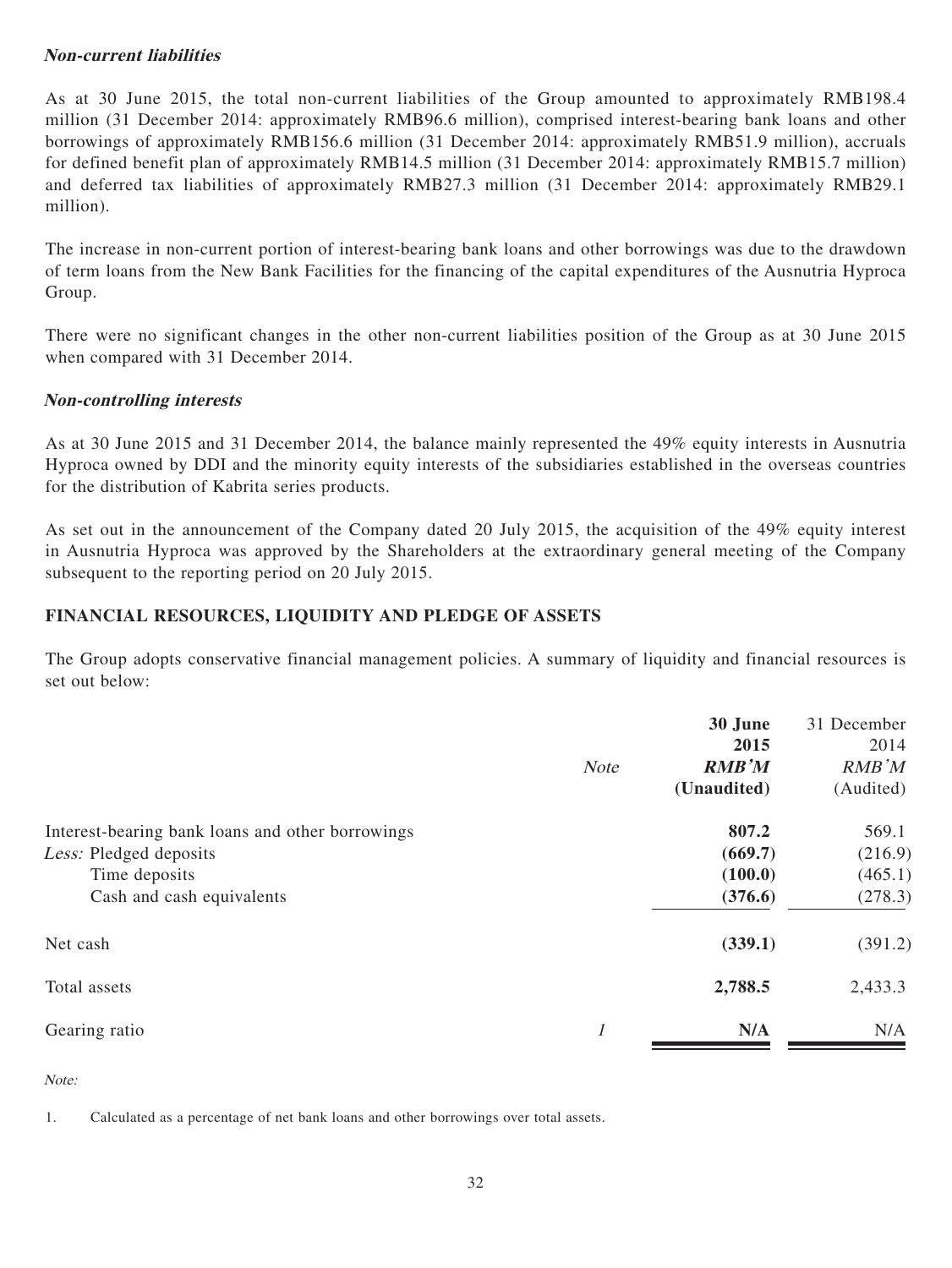As at 30 June 2015, the Group had pledged the land and buildings, plant and machineries, inventories and trade receivables that were owned by the Ausnutria Hyproca Group with a total carrying value of approximately EUR138.0 million, equivalent to approximately RMB947.9 million (31 December 2014: approximately EUR98.8 million, equivalent to approximately RMB736.8 million) and the time deposits that were attributable to Ausnutria China of RMB669.7 million (31 December 2014: RMB216.9 million) for the banking facilities granted to the Group for the financing of the daily working capital and the capital expenditure plans of the Ausnutria Hyproca Group.

# **FOREIGN EXCHANGE RISK**

The operations of the Group are mainly carried out in the PRC and the Netherlands. During the 2015 Interim Period, revenue, cost of sales and operating expenses of the Group are mainly denominated in Renminbi ("RMB"), Hong Kong dollars ("HK\$"), United States dollars ("US\$") or EURO ("EUR") and RMB is the Group's presentation currency. The Group is exposed to potential foreign exchange risk as a result of fluctuation of HK\$, US\$ or EUR against RMB. The Group did not enter into any arrangements for the purpose of hedging against the potential foreign exchange risks during the period under review.

The management will monitor closely on its foreign currency exposure to ensure appropriate measures are taken promptly against any significant potential adverse impact.

# **INTEREST RATE RISK**

The Ausnutria Hyproca Group has exposure to the risk of change in market interest rate in relation to its interestbearing bank loans and other borrowings with a floating interest rate. In order to minimise the impact of the interest rate exposure, the Ausnutria Hyproca Group entered into interest rate swap contracts with bank, effective from 1 October 2007, of a notional amount of EUR2.5 million with 3-month floating EURO Interbank Offered Rate being swapped to a fixed interest rate of 4.45% per annum. The aforesaid derivative financial instrument will expire in October 2017.

## **CREDIT RISK**

The Group seeks to maintain strict control over its outstanding receivables and closely monitors the collection to minimise credit risk. As the Group's exposure spreads over a diversified portfolio of customers, there is no significant concentration of credit risk.

The carrying amounts of cash and cash equivalents, pledged deposits, trade and bill receivables, deposits and other receivables represent the Group's maximum exposure to credit risk in relation to the Group's other financial assets.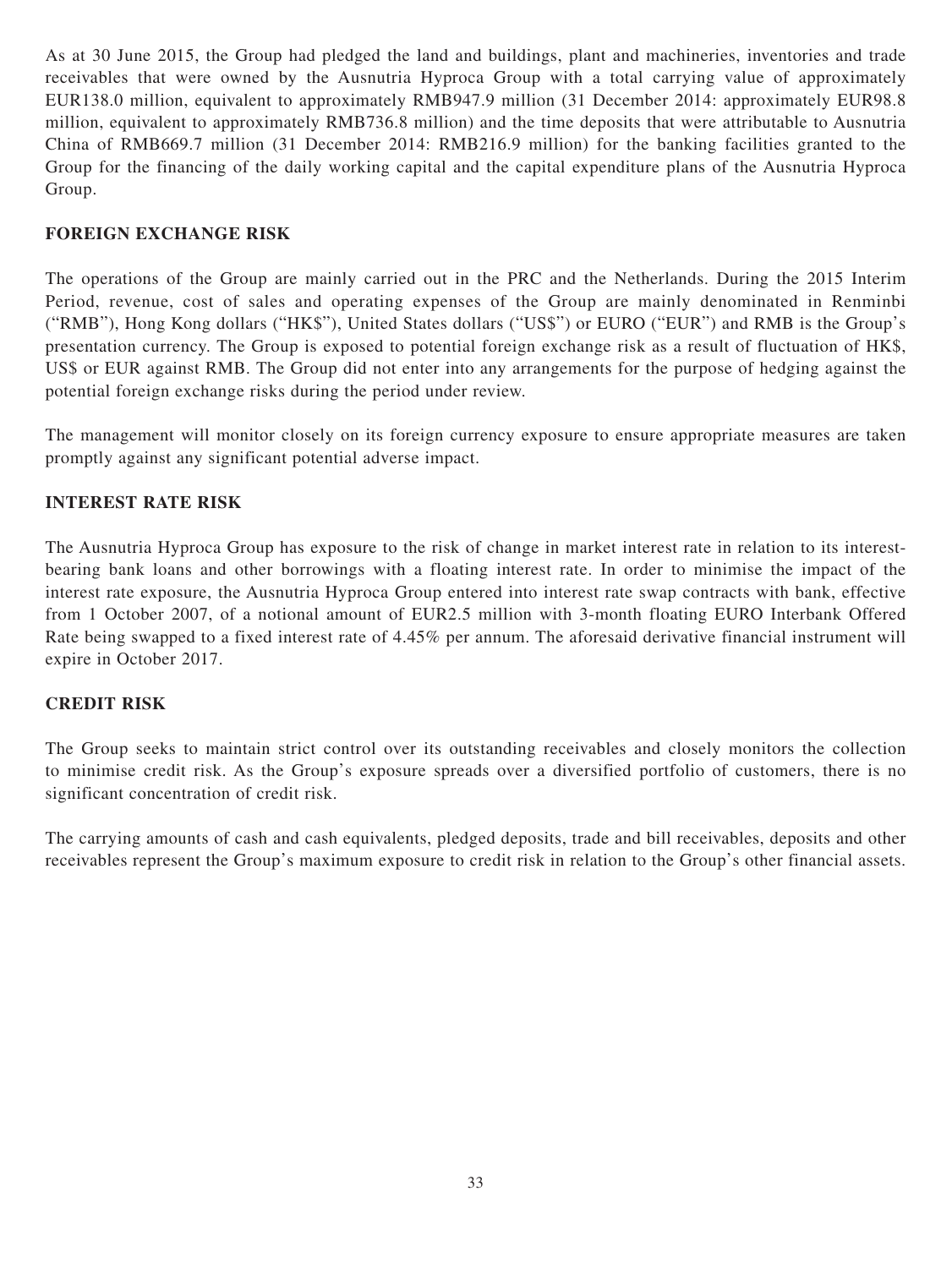## **COMMITMENTS**

As at 30 June 2015, the Group, as lessee, had total future minimum lease payments under non-cancellable operating leases amounting to approximately RMB7.3 million (31 December 2014: approximately RMB8.0 million).

As at 30 June 2015, the Group had contracted, but not provided for, capital commitments in respect of purchase of plant and machineries mainly for the New Factory of approximately RMB3.3 million (31 December 2014: approximately RMB40.0 million).

# **CONTINGENT LIABILITIES**

As at 30 June 2015, the Group did not have any significant contingent liabilities (31 December 2014: Nil).

## **USE OF PROCEEDS**

The Shares were listed on the Main Board of the Stock Exchange on 8 October 2009 with net proceeds from the global offering of the Shares of approximately HK\$823.1 million (after deducting underwriting commissions and related expenses) (the "Net IPO Proceeds").

The use of the Net IPO Proceeds from the global offering up to 30 June 2015 was as follows:

|             |            | Balance     |           | <b>Balance</b>  |
|-------------|------------|-------------|-----------|-----------------|
| As stated   |            | as at       |           | as at           |
| in the      |            | 31 December |           | 30 June         |
| prospectus* | Utilised   | 2014        | Utilised  | 2015            |
| HK\$'000    | HK\$'000   | HK\$'000    | HK\$'000  | <b>HK\$'000</b> |
| 246,930     | (246,930)  |             |           |                 |
|             |            |             |           |                 |
| 246,930     | (246,930)  |             |           |                 |
| 82,310      | (64,215)   | 18,095      | (18,095)  |                 |
|             |            |             |           |                 |
| 82,310      | (64, 856)  | 17,454      | (3,550)   | 13,904          |
| 82,310      | (82,310)   |             |           |                 |
| 82,310      | (82,310)   |             |           |                 |
| 823,100     | (787, 551) | 35,549      | (21, 645) | 13,904          |
|             |            |             |           |                 |

The unused Net IPO Proceeds balance was deposited in reputable financial institutions in the PRC.

\* The Directors intend to apply the remaining Net IPO Proceeds in the manner as stated in the prospectus of the Company dated 24 September 2009 (the "Prospectus") and as subsequently amended as set out in the announcement of the Company dated 8 September 2010 to place the portion of the Net IPO Proceeds in short term deposits and short term treasury products with licensed banks and authorised financial institutions in Hong Kong and in the PRC.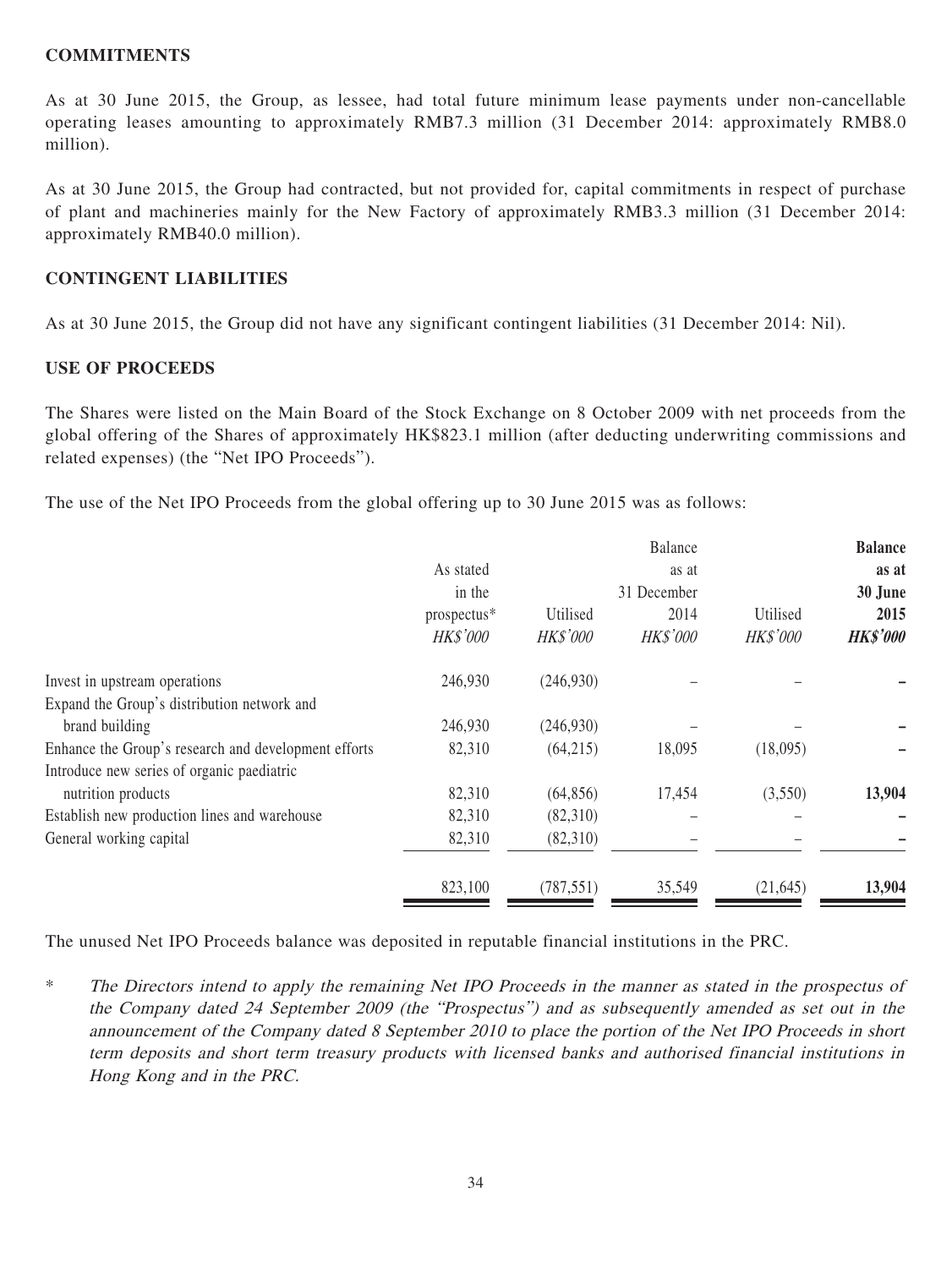## **HUMAN RESOURCES**

As at 30 June 2015, the Group has a total of 1,784 (31 December 2014: 1,617) full-time employees. For the 2015 Interim Period, total employee costs, including directors' emoluments, amounted to approximately RMB145.6 million (2014 Interim Period: approximately RMB122.7 million). The Group determined the remuneration packages of all employees with reference to individual performance and current market salary scale.

The Group provides a defined contribution mandatory provident fund for retirement benefits of its employees in Hong Kong and various plans in either defined benefit or defined contribution arrangements for the retirement benefits of its employees in the Netherlands. The Group also provides various welfare schemes as required by the applicable local laws and regulations to its employees in the PRC.

# **PURCHASE, REDEMPTION OR SALE OF LISTED SECURITIES OF THE COMPANY**

Neither the Company nor any of its subsidiaries purchased, redeemed or sold any of the Shares during the 2015 Interim Period (2014 Interim Period: Nil).

# **CORPORATE GOVERNANCE**

The Board is committed to raising the standard of corporate governance within the Group at all times and believes that good corporate governance helps the Group to safeguard the interests of the Shareholders and improve its performance.

The Company has adopted the code provisions set out in the Corporate Governance Code (the "CG Code") contained in Appendix 14 of the Listing Rules as its own code of corporate governance practices. The Board also strives to implement the best practices embodies in the CG Code where feasible and as far as practicable.

In the opinion of the Directors, the Company has complied with the respective code provisions of the CG Code during the 2015 Interim Period and up to the date of this announcement.

# **DIRECTORS' SECURITIES TRANSACTIONS**

The Company has adopted the Model Code for Securities Transactions by Directors of Listed Issuers (the "Model Code") as contained in Appendix 10 to the Listing Rules as the standards for the Directors' dealings in the securities of the Company. Having made specific enquiry with all Directors, the Directors confirmed that they have complied with the required standard set out in the Model Code for the 2015 Interim Period.

# **AUDIT COMMITTEE**

The Company's audit committee comprises three independent non-executive Directors, namely, Mr. Lau Chun Fai Douglas (Chairman), Mr. Qiu Weifa and Mr. Jason Wan. The audit committee has reviewed the unaudited interim condensed consolidated financial statements of the Group for the 2015 Interim Period including the accounting principles and practices adopted by the Group and discussed with the management of the Company on matters relating to auditing, internal controls and financial reporting.